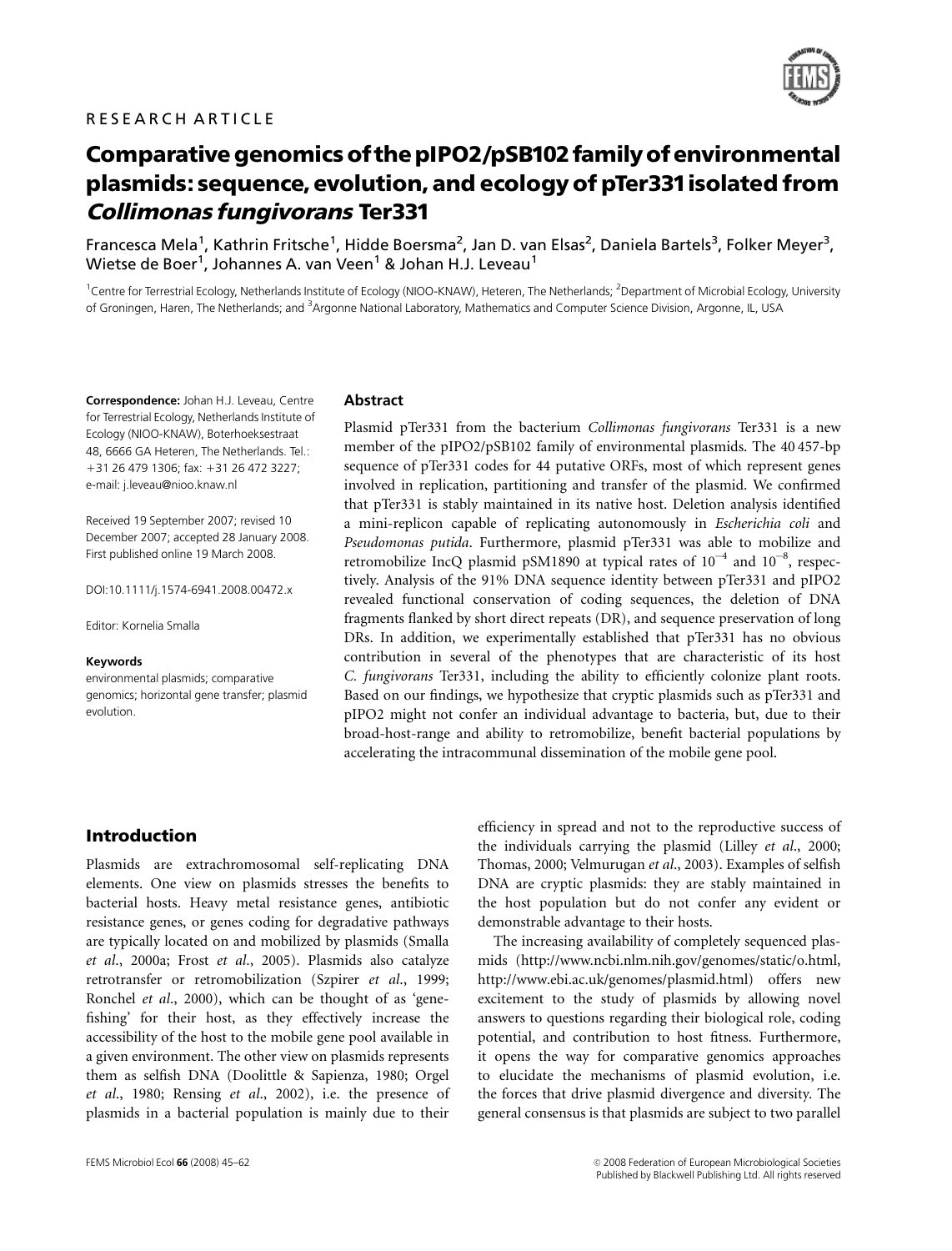evolutionary processes: micro-evolution (Price et al., 2001; Joshi et al., 2005), e.g. accumulation of nucleotide substitutions and insertion/deletions (indels), and macro-evolution (Osborn & Boltner, 2002; Dennis, 2005), i.e. the acquisition of whole operons and the creation of 'mosaic' plasmids, which typically involves the activity of other mobile elements such as transposons and insertion elements.

All sequenced plasmids fall into one of two groups: one with known native host and one without. Typically, this latter group of 'orphan plasmids' features elements that have been captured by and maintained in a surrogate bacterial host through one of several available methods, including bi-and tri-parental mating and transposon-aided capture of plasmids (for an overview see Haagensen et al., 2002; Smalla & Sobecky, 2002; Jones & Marchesi, 2007). These methods have played an important role in broadening our knowledge on plasmid diversity as they opened the way for the exogenous isolation of plasmids from bacterial hosts that typically resist cultivation in the laboratory. However, knowledge and availability of a plasmid's natural host(s) is always desirable, as it allows for experimental testing of hypotheses on the plasmid and associated functions in its natural background.

The recently recognized pIPO2/pSB102 family of environmental broad-host-range plasmids consists both of plasmids with known hosts and orphan plasmids. Proposed members of this family include pIPO2 (Tauch et al., 2002), pSB102 (Schneiker et al., 2001), and pXF51 (Marques et al., 2001). The former two (39 815 and 55 578 bp, respectively) were isolated exogenously, while pXF51 (51 158 bp) was identified as an extrachromosomal element in the genome of Xylella fastidiosa strain 9a5c (Marques et al., 2001). All three plasmids originated from bacterial communities associated with the plant environment. Their complete nucleotide sequences are similar in gene content and synteny, and in all three cases the majority of the coding potential seems dedicated to 'selfish' traits including plasmid replication, maintenance and transfer. Only pSB102 harbors a set of genes with a demonstrable advantage to its host by conferring resistance to mercury. A likely fourth member of the pIPO2/pSB102 family is pES1 (Gstalder et al., 2003), isolated exogenously from a hydrocarbon-polluted soil and partially (10.2 kb) sequenced as a mini-Tn5-Km1 derivative named pMOL98 (Gstalder et al., 2003). It has been suggested that pFBAOT6 (Rhodes et al., 2004) also represents a member of the pIPO2/pSB102 family. With a size of 84 748 bp, this IncU plasmid resembles pIPO2 and pSB102 in replication, maintenance and transfer functions, but confers tetracycline resistance. Plasmid pFBAOT6 was isolated from a clinical isolate of Aeromonas caviae, which challenged the notion (Tauch et al., 2002) that the pIPO2/ pSB102 family of environmental plasmids is exclusive to plant-associated bacteria (Rhodes et al., 2004).

Here, we report on the isolation of plasmid pTer331 from its natural host Collimonas fungivorans strain Ter331 (de Boer et al., 2004). This bacterium is one of 22 Collimonas strains originally isolated from the rhizosphere of Marram grass (Ammophila arenaria) as dominant microorganisms among the cultivable, chitinolytic bacterial population (de Boer et al., 1998). Strains of C. fungivorans also exhibit antifungal activity (de Boer et al., 2001), a mycophagous phenotype, i.e. able to use living fungi as a growth substrate (de Boer et al., 2001), biocontrol activity towards the plantpathogenic fungus Fusarium oxysporum f. sp. radicis lycopersici (Kamilova et al., 2007), and efficient colonization of the tomato rhizosphere (Kamilova et al., 2007). We present the complete nucleotide sequence and coding capacity of pTer331, its ability to replicate, (retro)mobilize, and stably maintain itself in host C. fungivorans Ter331, and its contribution to the rhizosphere competence of this host. Furthermore, we exploit the high degree of identity between pTer331 and pIPO2 to reveal possible mechanisms of divergence since these plasmids split from their common ancestor and to hypothesize on the evolutionary events that shaped the diversity of known members of the pIPO2/pSB102 family of environmental plasmids.

## Materials and methods

## Strains, plasmids, and culture conditions

Strains and plasmids used in this study are listed in Table 1. Collimonads were grown at  $25^{\circ}$ C in liquid or on solid 0.1x tryptic soybean broth (TSB) medium, pH 6.5 (de Boer et al., 2004) or on King's B (KB) medium (King et al., 1954). For solid TSB or KB medium, 15 g agar was added per liter. In mating experiments, Luria–Bertani (LB) medium (Bertani, 1951) was used to grow collimonads and pseudomonads at 28 °C and *Escherichia coli* at 37 °C.

## Isolation of genomic and plasmid DNA from C. fungivorans Ter331

Genomic DNA was isolated from TSB-grown C. fungivorans Ter331 according to a protocol described elsewhere (Rondon et al., 1999) with minor modifications. In short, cells were centrifuged and washed in 1 volume of buffer A, concentrated in the same solution to an  $OD_{600 \text{ nm}}$  of 10–20, mixed with 1 volume of 2% low melting point agarose (Bio-Rad, Veenendaal, the Netherlands), and poured into plug molds (Bio-Rad). Solidified agarose plugs were gently shaken at room temperature in buffer B (buffer B lacking sodium deoxycholate and Brij-58). After 30 min, lysozyme was added to a final concentration of  $2 \text{ mg} \text{ mL}^{-1}$ , and incubation was continued at 37  $\mathrm{^{\circ}C}$  for 20 h. After two washes of 30 min each in solution  $B^*$  at room temperature, the plugs were transferred to solution  $C$  (solution  $B^*$  containing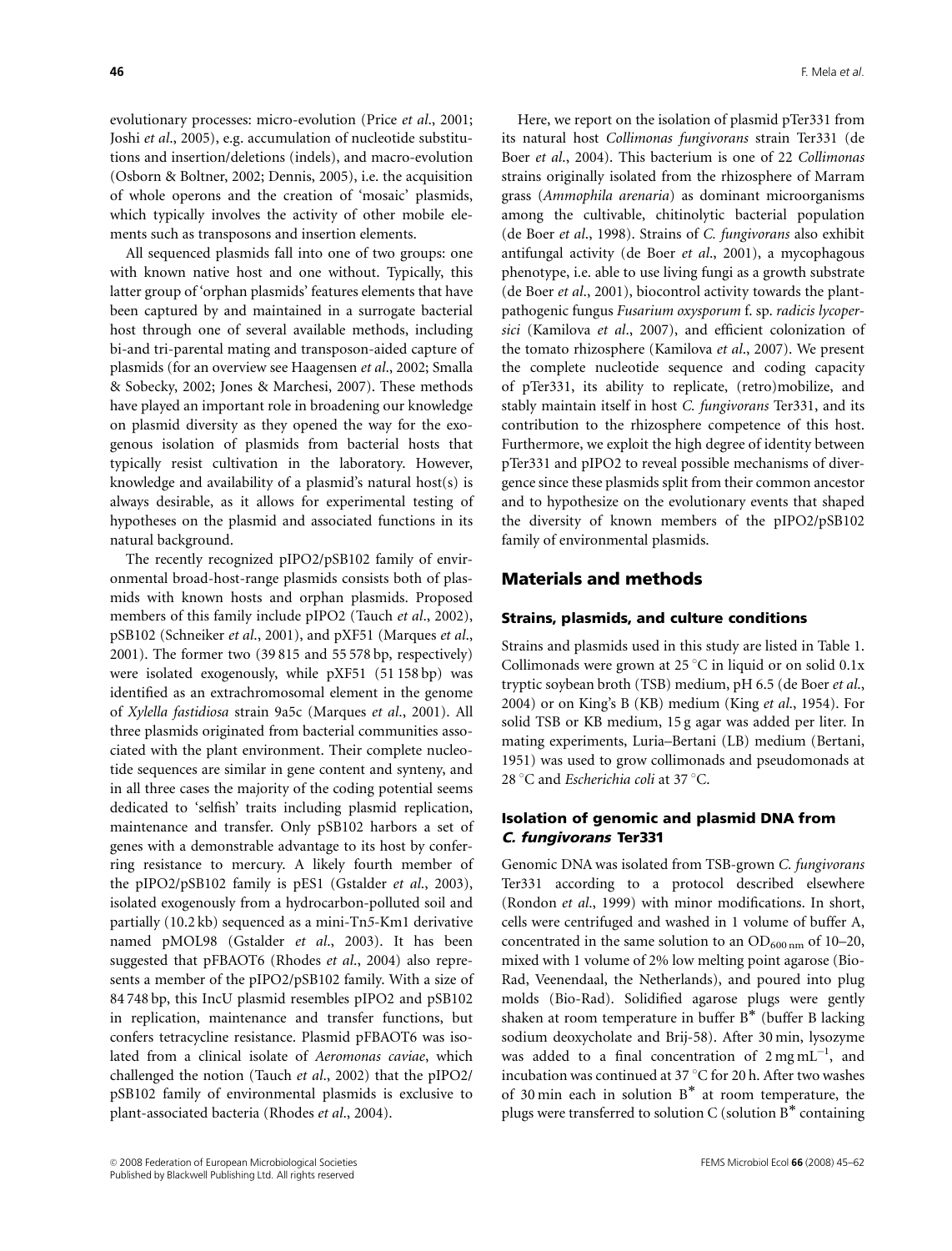| Table 1. Strains and plasmids used in this study |
|--------------------------------------------------|
|--------------------------------------------------|

|                               | Relevant characteristics                                                                            | References               |
|-------------------------------|-----------------------------------------------------------------------------------------------------|--------------------------|
| Strain                        |                                                                                                     |                          |
| Collimonas fungivorans Ter331 | Betaproteobacterium isolated from the rhizosphere of marram grass,                                  | de Boer et al. (2004),   |
|                               | with demonstrated antifungal activity and rhizosphere competency;<br>harbors plasmid pTer331        | Kamilova et al. (2007)   |
| C. fungivorans Ter331R        | Spontaneous rifampicin-resistant derivative of C. fungivorans Ter331                                | Leveau et al. (2006)     |
| C. fungivorans Ter331PC       | Plasmid-cured derivative of C. fungivorans Ter331                                                   | This study               |
| Escherichia coli CV601        | Strain used as donor in bi- and tri-parental matings                                                | Smalla et al. (2000b)    |
| Pseudomonas fluorescens R2f   | Strain used as recipient in tri-parental matings; rifampicin-resistant                              | Smit et al. (1991)       |
| P. fluorescens (pIPO2T)       | Strain used as positive control instead of C. fungivorans Ter331 in<br>bi- and tri-parental matings | van Elsas et al. (1998)  |
| P. fluorescens PCL1285        | Rhizosphere-competent, kanamycin-resistant derivative of Pseudomonas<br>fluorescens WCS365          | Lugtenberg et al. (2001) |
| Plasmid                       |                                                                                                     |                          |
| pTer331                       | Plasmid native to C. fungivorans Ter331                                                             | This study               |
| $p$ Ter331 $\Delta$           | Deletion derivative of pTer331, constructed by replacement of the                                   | This study               |
|                               | 27.6-kb Bsal/SacI fragment with a kanamycin resistance marker                                       |                          |
| pSM1890                       | Mobilizable but not self-transmissable plasmid, confers resistance                                  | Haagensen et al. (2002)  |
|                               | to gentamycin and streptomycin                                                                      |                          |
| pIPO2T                        | Mini-Tn5-tet derivative of pIPO2, a self-transferable plasmid isolated                              | Tauch et al. (2002),     |
|                               | exogenously from the wheat rhizosphere; confers resistance to tetracyclin                           | van Elsas et al. (1998)  |

0.2 mg proteinase  $KmL^{-1}$ ) and incubated at 50 °C overnight. This step was repeated for an additional 5 h, after which the plugs were washed extensively in TE buffer.

Plasmid pTer331 was isolated from C. fungivorans Ter331 using a QIAprep Spin Miniprep Kit (Qiagen, Venlo, The Netherlands). For this, cells were grown in a 20-mL TSB liquid culture to an  $OD_{600 \text{ nm}}$  of 1.1, harvested and resuspended in  $750 \mu L$  buffer P1 provided with the kit. Three aliquots of 250 µL were lysed and neutralized according to the manufacturer's instructions. After centrifugation, supernatants of the three aliquots were combined and loaded on a single spin column, followed by washing and elution of the plasmid DNA with 50  $\mu$ L preheated (70 °C) elution buffer.

## Analysis of genomic and plasmid DNA by gel electrophoresis

Genomic DNA in agarose plugs was loaded on a 1% Pulsed Field Certified (PFC) agarose gel (Bio-Rad) in 0.5x Trisborate-EDTA (TBE) buffer, and separated on a Contour-Clamped Homogeneous Electric Field (CHEF)-Mapper III system (Bio-Rad) at  $12^{\circ}$ C, with the following settings:  $6$  V cm<sup>-1</sup>, 120 $^{\circ}$  angle, pulse intervals of 6–60 or 0.98–12.91 s, with a linear ramping factor. For restriction analysis of the plasmid,  $0.2 \mu$ g of purified DNA was digested with  $10 U$ EcoRI, HindIII or PstI and analyzed on a regular 1% MP agarose gel (Roche, Almere, The Netherlands) in 0.5x TBE.

## Sequencing of plasmid pTer331 and DNA sequence analysis

A shotgun approach was taken to determine the complete nucleotide sequence of plasmid pTer331 (Macrogen, Seoul,

Korea). In short, random DNA fragments of 1.5–3 kb were cloned into pCR4Blunt-TOPO (Invitrogen, Carlsbad, CA) and sequenced from both ends. In total, 344 shotgun sequences were assembled using Lasergene's Seqman (DNAstar, Madison, WI). Remaining gaps were filled in by primer walking, representing 18 additional sequence reads. The complete nucleotide sequence of pTer331 (40 457 bp) was searched for ORFs using FGENESB (www.softberry.com) and by the automated genome interpretation system GenDB (Meyer et al., 2003). Sequence similarity searches were performed using the basic local alignment search tool (BLAST) at the National Center for Biotechnology Information. BPROM (www.softberry.com) was used for prediction of  $\sigma^{70}$ -dependent promoters, and FindTerm (www.softberry. com) for finding  $\sigma$ -independent terminator sequences. Repeat regions within the pTer331 sequence were identified with Lasergene's Megalign (DNAstar). The annotated nucleotide sequence of pTer331 is available at the DDBJ/EMBL/ Genbank database (accession number EU315244). To allow comparison to pIPO2 at the DNA level, we reconstructed the original pIPO2 sequence (39 815 bp) in silico from that of pIPO2 T (45 319 bp; accession number AJ297913) by removal of nucleotides 38 238–43 741.

# Detection of pTer331 in other Collimonas isolates

To test the presence of plasmid pTer331 in other collimonads, we used a pTer331-specific PCR assay on 44 strains in our Collimonas collection. Twenty-one of these strains (Ter6, 10, 14, 72, 90, 91, 94, 113, 118, 146, 165, 166, 227, 228, 252,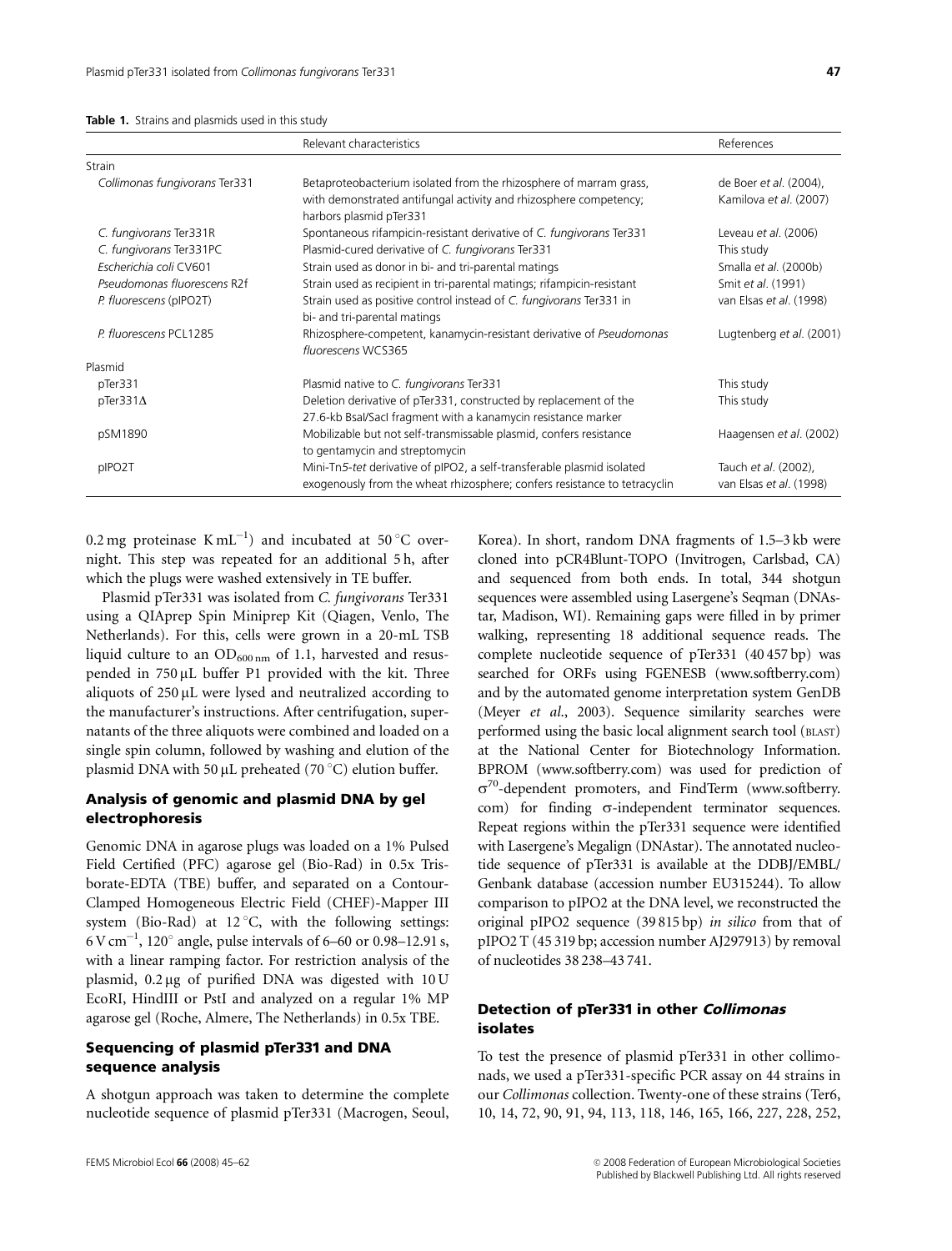266, 282, 291, 299, 300, and 330) have been described before by de Boer et al. (2004) and 23 strains (R35505-R35513, R35515-R35518, R35520-R35526, R35529, LMG23976, and LMG23968) by Höppener-Ogawa et al.  $(2007, 2008)$ . From each strain, genomic DNA was isolated with a MO BIO Soil DNA Extraction Kit (MO BIO laboratories; Carlsbad, CA) and used as template in a PCR using primers pIPO2 forward and pIPO2 reverse (van Elsas et al., 1998). This set was originally designed to be specific for pIPO2 but based on sequence identity also detects pTer331, producing a 307-bp PCR product (see Fig. 2 for location on pTer331). PCR amplification was performed on a Rotor-Gene 3000 (Corbett Research, Sydney, Australia) in a total volume of  $15 \mu$ L containing 50 ng template DNA,  $1.5 \mu$ L primer mix (final concentration  $12.5 \mu M$ ),  $7.5 \mu L$  2x ABsolute qPCR mix (ABgene, Epsom, UK), and using the following temperature profile: 15 min at 95 °C, 40 cycles of 45 s at 95 °C, 45 s at 55 °C, and 90 s at 72 °C. End-point fluorescence measurements were used to establish the presence or absence of a pTer331-derived PCR amplicon, using genomic DNA from C. fungivorans Ter331 as a positive control.

#### Quantifying plasmid stability

To determine the stability of pTer331 in C. fungivorans Ter331, the latter was cultivated for 35 generations in liquid KB by daily dilutions into fresh medium. Samples from the last generation were diluted and plated on KB agar to obtain individual colonies which were tested for possession of pTer331 by PCR as described above. Plasmid stability was estimated from the fraction of CFU that had retained the plasmid and expressed as M, i.e. the frequency of plasmid loss per cell per generation, calculated as  $M = (\pi - \pi_0)/\ln(p/p_0)$ , where  $\pi_0$  and  $p_0$  are, respectively, the proportion of plasmid-free cells and the total number of cells at the start of the experiment, and  $\pi$  the proportion of plasmid-free cells after the total number of cells has risen to  $p$  (Ike et al., 1981). It should be noted that this formula does not take into account phenomena such as plasmid fitness cost and conjugation transfer rates. Because we tested 93 CFU (cells) from generation 35 for possession of plasmid pTer331, our detection limit for M was (1/93-0)/  $ln(2^{35} \cdot p_0/p_0) = 0.00044.$ 

## Mobilizing and retromobilizing activity of pTer331

To assess the mobilizing and retromobilizing capacities of plasmid pTer331, we performed tri- and biparental mating experiments with C. fungivorans Ter331. The triparental mating mixture consisted of C. fungivorans Ter331 as helper, P. fluorescens R2f as recipient and E. coli CV601 (pSM1890) as donor. In the biparental mating, the mixture consisted of C. fungivorans Ter331R as recipient and E. coli CV601

(pSM1890) as donor. In control experiments, P. fluorescens (pIPO2 T) was used instead of C. fungivorans Ter331. Overnight cultures of donor, recipient and/or helper strains were washed twice in 0.85% NaCl, mixed in equal amounts, pipetted as a 100-uL drop on LB agar, and incubated overnight at  $28^{\circ}$ C. Following incubation, 1-by-1 cm agar plugs containing the mating mixtures were cut out and vortexed for 5 min in 9 mL 0.85% NaCl. A ten-fold dilution series was plated on LB agar containing gentamicin  $(25 \,\mu\text{g}\,\text{mL}^{-1})$  and rifampicin  $(15 \,\mu\text{g}\,\text{mL}^{-1})$  to enumerate pSM1890-containing P. fluorescens R2f or C. fungivorans Ter331 transconjugants from the tri- and biparental matings, respectively. Transconjugants were verified by testing for growth on LB agar containing streptomycin  $(20 \,\mu\text{g}\,\text{mL}^{-1})$ and rifampicin  $(15 \mu g \text{ mL}^{-1})$  and by PCR amplification targeting oriV of pSM1890 as described elsewhere (Gotz et al., 1996). Transfer frequencies were calculated as the ratio of transconjugants to recipients. We also tested for the presence of pTer331 in triparental transconjugants by PCR amplification using primers VirB10f (5'-CGSATCTT YGTGCTSTGG-3') and VirB10r (5'-AGKGTTGGCGGAA TRTTGA-3') (see Fig. 2 for location on pTer331).

## Construction of a pTer331 deletion derivative

For the construction of deletion derivative pTer331 $\Delta$ , the kanamycin resistance gene from pCR-TOPO (Invitrogen, Breda, The Netherlands) was amplified with primers Km\_UP (5'-TTTTCGAGACCGGAAAACGCAAGCGCAAAGAGAAA-3'; BsaI recognition site underlined) and Km\_LP (5'-GAGC TCGGGAATAAGGGCGACACGGAAATG-3'; SacI recognition site underlined), and ligated as a 1085-bp BsaI–SacI fragment to BsaI/SacI double-digested plasmid pTer331. The architecture of pTer331 $\Delta$  was confirmed by restriction enzyme digestion.

#### Plasmid curing of C. fungivorans Ter331

We cured C. fungivorans Ter331 from plasmid pTer331 exploiting the principle of plasmid incompatibility (Uraji et al., 2002). For this, we introduced pTer331 $\Delta$  as curative plasmid into C. fungivorans Ter331 by electroporation (Sambrook et al., 1989). Electrotransformants were selected for growth on KB agar supplemented with kanamycin at a concentration of  $600 \,\mathrm{\mu g\,mL}^{-1}$ . Plasmid DNA isolated from kanamycin-resistant transformants was identified as  $p$ Ter331 $\Delta$  by restriction analysis. Furthermore, the absence of pTer331 in these transformants was confirmed by PCR using primers 222f (5'-ACAAGGGCAAGCCAGTCAAG-3') and 842r (5'-TCTGCCGACGAACGCTGTGT-3'), which amplify a 1.1-kb DNA fragment that is present on pTer331 but missing from pTer331 $\Delta$  (Fig. 2). One C. fungivorans Ter331 (pTer331 $\Delta$ ) transformant was grown for several generations on KB in the absence of kanamycin to allow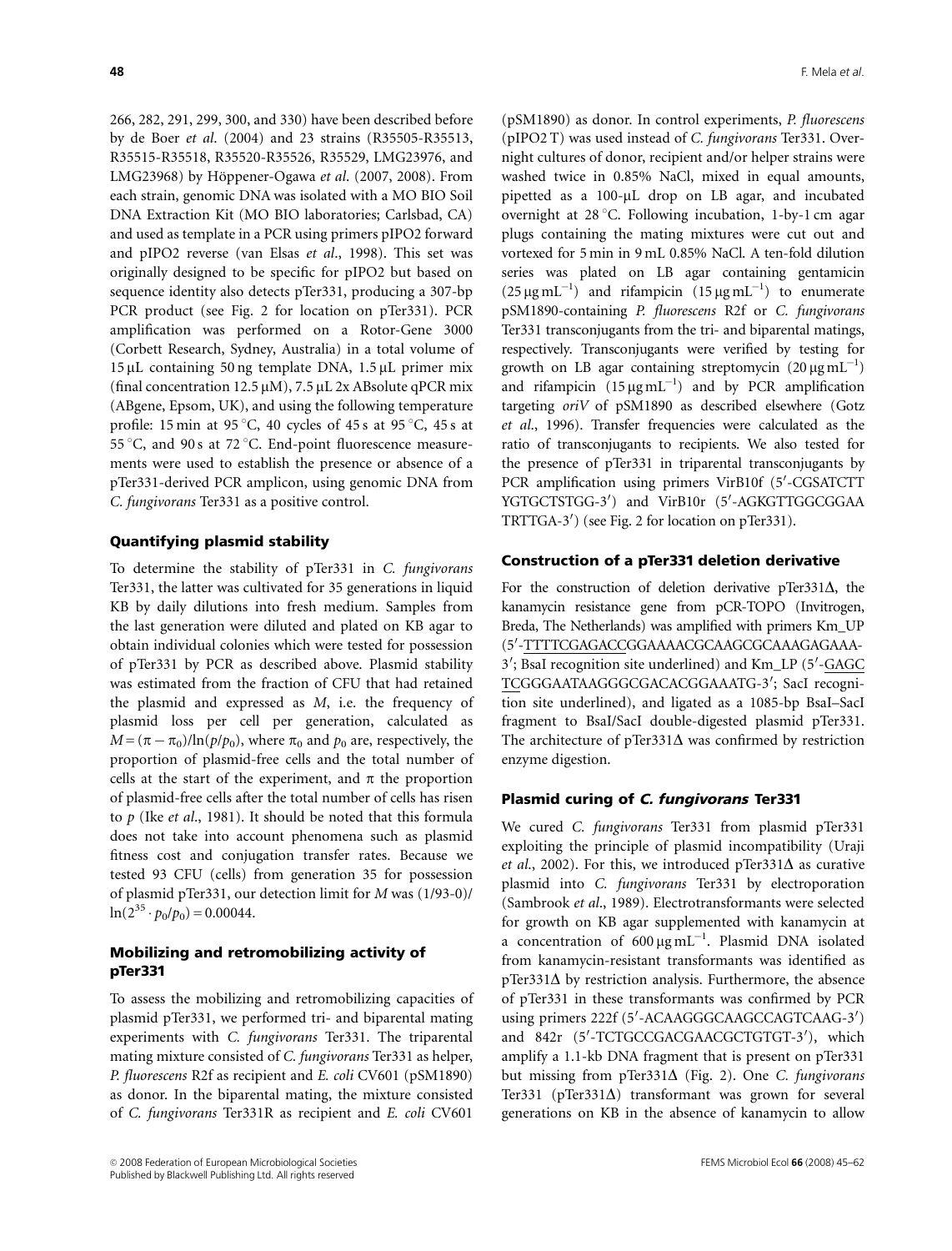spontaneous curing of plasmid pTer331 $\Delta$ . Plasmid-free derivatives were detected by their inability to grow on KB agar supplemented with kanamycin. The absence of plasmid  $p$ Ter331 $\Delta$  in these colonies was confirmed by our inability to (1) isolate plasmid DNA and (2) obtain a PCR product using primers Kan\_UP and Kan\_LP, which are specific for the kanamycin resistance locus on  $pTer331\Delta$ . This plasmidcured (PC) derivative of C. fungivorans Ter331 is referred to in the text as C. fungivorans Ter331PC.

#### Competitive root tip colonization assay

The ability of wild-type C. fungivorans Ter331 and plasmidcured C. fungivorans Ter331PC to colonize tomato root tips was compared through competition experiments of each strain with rhizosphere-competent P. fluorescens PCL1285 using a previously described protocol (Simons et al., 1996; Kamilova et al., 2007). CFU were counted to calculate the ratios of PCL1285 (rifampicin-resistant) to either Ter331 or Ter331PC (both rifampicin-sensitive). From these, the relative rhizosphere competency of Ter331 and Ter331PC could be indirectly estimated. Data were analyzed statistically by the nonparametric Wilcoxon–Mann–Whitney test (Zar, 1999).

# Results and discussion

## Identification, isolation, and size estimation of plasmid pTer331

Pulsed-field gel electrophoresis (PFGE) of genomic DNA isolated from C. fungivorans Ter331 revealed two discrete bands (Fig. 1a, lane 1). The smaller one migrated to the same location on the gel as DNA that was prepared from C. fungivorans Ter331 using a QIAprep Spin Miniprep Kit for the isolation of plasmid DNA (Fig. 1a, lane 2). When different PFGE settings were applied, this band migrated differently relative to the linear marker fragments (not shown), suggesting (Brito & Paveia, 1999; Nakamura et al., 2003) that the plasmid, which we designated pTer331, is circular. Digestion of purified pTer331 with HindIII or PstI revealed in both cases a single, linear fragment with an estimated size of 40 kb (Fig. 1b, lanes 4 and 5), while digestion with EcoRI produced eight fragments (Fig. 1b, lane 3) adding up to a plasmid size of c. 39.9 kb.

## Complete nucleotide sequence of plasmid pTer331

Plasmid pTer331 has a size of 40 457 bp and a  $G+C$  content of 60.6% (Fig. 2). In silico digestion of pTer331 with EcoRI produced nine fragments consistent with the observed EcoRI banding pattern (Fig. 1b, lane 3). Also, as expected, we identified on pTer331 single recognition sites for HindIII



Fig. 1. Gel electrophoresis of genomic and/or plasmid DNA isolated from Collimonas fungivorans Ter331. (a) PFGE of C. fungivorans Ter331 genomic DNA prepared in agarose plugs (lane 1) and of plasmid pTer331 isolated with a QIAprep Spin Miniprep Kit (lane 2). PFGE conditions were as follows: 24 h run time with 6–60 s pulse times. Lane M1: MidRange II PFG Marker (New England Biolabs). (b) Regular agarose gel (1%) showing 0.2 µg of purified pTer331 DNA digested with EcoRI (lane 3), HindIII (lane 4), or PstI (lane 5). Lane 6: undigested plasmid DNA. Lane M2: 1-kb marker (New England Biolabs).

and PstI (Fig. 2). Analysis of the pTer331 DNA sequence revealed 44 ORFs, 39 of which were predicted to be organized in 11 operons of two or more genes. Table 2 lists all ORFs, their proposed gene names, locations, operonic organization, and  $G+C$  content, as well as the length and size of predicted gene products and highest similarity to proteins in the DDBJ/EMBL/Genbank databases.

The overall genetic organization of pTer331 (Fig. 2) was highly similar to that of plasmid pIPO2 (Tauch *et al.*, 2002). The percentage identity between shared homologs was remarkably high and varied from 77% (ORF15 or virD4) to 99% (ORF28b). No significant differences in GC3 content (Sueoka, 1988; Bellgard et al., 2001) and synonymous/ nonsynonymous substitution rates (Nei & Gojobori, 1986) were observed. Three of the seven ORFs that were identified as unique to either pTer331 (i.e. ORF43b) or pIPO2 (i.e. ORF28a and ORF38) were indeed specific for one plasmid only, because the DNA fragment corresponding to each of these ORFs was deleted at least partially in the other plasmid. Other discrepancies between plasmids pTer331 and pIPO2 could be attributed to differences in annotation. For example, Tauch et al. (2002) interpreted the region upstream of ORF44 on pIPO2 to contain a divergently transcribed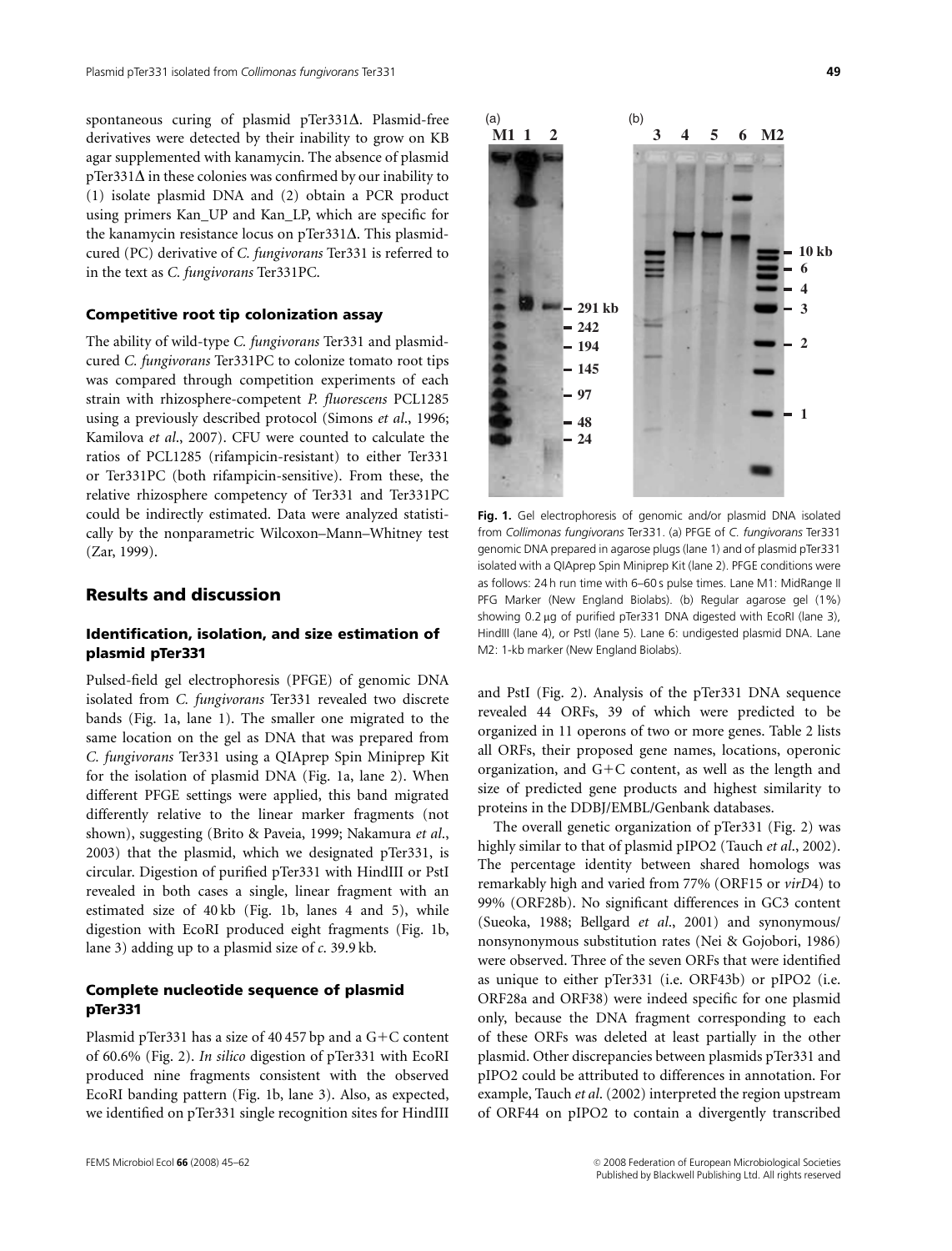

Fig. 2. Genetic map of plasmid pTer331. The arrows indicate the position and direction of transcription of the putative ORFs. Different colors indicate a presumed function in replication and maintenance (yellow), mating pair formation (light green), DNA processing (dark green). ORFs with unknown function are colored grey. Also indicated are the positions of the putative origin of transfer oriT (5'-GTGTGGGCTATTGCAGGAT-3'), putative promoter sequences (P), long range DRs (DR1–DR3), positions of primers 222f, 842r, pIPO2 forward, pIPO2 reverse, virB10f, and virB10r, the putative IHF site 5'-TTAAAGCCTTATGAATCAATGGCTTGCGCGCAAGA-3'; IHF consensus bases underlined), DnaA box (5'-CTATCCACA-3'), and four iterons (three identical DRs 5'-CACGCTGAAAGTGTCTTGCG-3' and one imperfect repeat (5'-ACGCTGAAACTGTCTTGCG-3').

ORF45, while we assigned two ORFs (i.e. 44b and 44c) on the opposite strand of the same region on pTer331. Also, a clear homolog of pTer331 ORF28c appears to exist on pIPO2 (positions 4172–4354), but it was not recognized earlier (Tauch et al., 2002).

Pairwise comparison of pTer331 to plasmids of the pIPO2/pSB102 family showed various degrees of sequence

conservation (Fig. 3). Evidently, plasmid pSB102 diverged more from pTer331 than did pIPO2 and pMOL98. Plasmid pSB102 also distinguished itself from pTer331 and pIPO2 by the acquisition of a transposon, Tn5718, which confers mercury resistance (Schneiker et al., 2001). Clearly, sequence similarity between pTer331 and pFBAOT6 or pXF51 was much lower and was mostly restricted to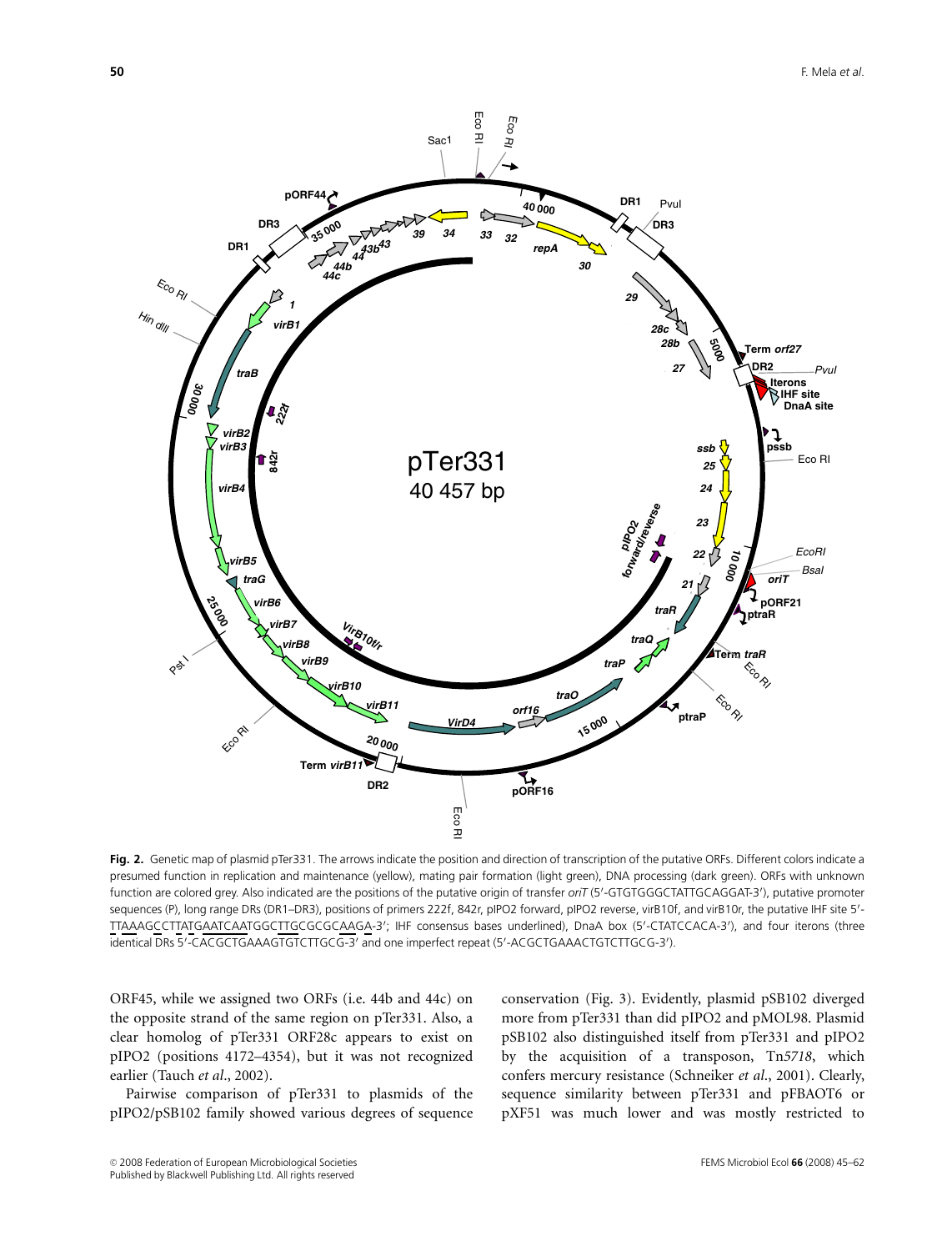|                 |                   |                          | Table 2. Putative coding regions of plasmid pTer331, their |                          |                    | possible function and closest relationship to other proteins |                   |                 |                                  |                                               |                 |
|-----------------|-------------------|--------------------------|------------------------------------------------------------|--------------------------|--------------------|--------------------------------------------------------------|-------------------|-----------------|----------------------------------|-----------------------------------------------|-----------------|
|                 |                   |                          |                                                            |                          |                    |                                                              |                   |                 | Amino acid                       |                                               |                 |
|                 | Gene              | position<br>Start        | position<br>Stop                                           | Predicted                | content<br>$G + C$ | Putative                                                     | Protein<br>length | Protein<br>size | identity to<br>pIPO <sub>2</sub> | Percentage identity to<br>other plasmid gene  |                 |
| ORF             | name <sup>*</sup> | (nt)                     | (int)                                                      | operon                   | (96)               | function                                                     | (a)               | (kDa)           | homolog                          | products                                      | Accession       |
| $\overline{3}$  | repA              | $\overline{\phantom{0}}$ | 1389                                                       | $\overline{ }$           | 62.2               | Replication initiation                                       | 462               | 50.9            | 95% repA                         | 38% to RepA, plasmid                          | S30121          |
| $\overline{50}$ | parB              | 1389                     | 1853                                                       | $\overline{\phantom{0}}$ | 65.6               | Involvement in plasmid                                       | 154               | 16.9            | 94% ORF30                        | 57% to ParB, plasmid<br>pSa17                 | AAA26416        |
|                 |                   |                          |                                                            |                          |                    | partition                                                    |                   |                 |                                  | RP4                                           |                 |
| 29              | ardC              | 2699                     | 4009                                                       | $\sim$                   | 61.2               | Antirestriction                                              | 436               | 47.7            | 93% ORF29                        | 91% to ArdC, plasmid<br>pSa                   | AAD52160        |
| 28c             | orf28c            | 4097                     | 4279                                                       | $\sim$                   | 56.8               | Probable                                                     | $\rm ^{\rm o}$    | 6.2             | n/a                              | n/a                                           | n/a             |
|                 |                   |                          |                                                            |                          |                    | protein, function<br>transmembrane<br>unknown                |                   |                 |                                  |                                               |                 |
| 28 <sub>b</sub> | orf28b            | 4283                     | 4675                                                       | $\sim$                   | 65.9               | Unknown                                                      | 130               | 14.5            | 99% ORF28b                       | 61% to ORF5, plasmid<br>pSB102                | CAC79150        |
| 27              | krfA              | 4849                     | 5883                                                       | $\sim$                   | 69.9               | Regulation of plasmid                                        | 344               | 36.9            | 90% ORF27                        | 38% to KrfA, plasmid/                         | AAP22622        |
|                 |                   |                          |                                                            |                          |                    | segregation                                                  |                   |                 |                                  | mobile genomic island<br>pKLC102              |                 |
| 26              | ssb               | 7396                     | 7800                                                       | 4                        | 56.3               | Single stranded DNA<br>binding activity,                     | 182               | 20.3            | 97% ssb                          | 33% to P116, plasmid<br>RK <sub>2</sub>       | CAD58038        |
|                 |                   |                          |                                                            |                          |                    | function unknown                                             |                   |                 |                                  |                                               |                 |
| 25              | orf25             | 7804                     | 8202                                                       | 4                        | 55.9               | Partition gene                                               | 132               | 14.7            | 96% ORF25                        | 48% to XACb0052,                              | <b>AAM39298</b> |
| 24              | incC              | 8199                     | 8990                                                       | 4                        | 55.9               | IncC-like protein<br>repressor                               | 263               | 28.7            | 98% ORF24                        | 35% to IncC, plasmid<br>plasmid pXAC64        | AAX19280        |
|                 |                   |                          |                                                            |                          |                    |                                                              |                   |                 |                                  | pMBA19a                                       |                 |
| 23              | korB              | 8991                     | 10136                                                      | 4                        | 63.4               | transcriptional<br>KorB-like                                 | 381               | 40.2            | 94% ORF23                        | 35% to KorB, plasmid<br>pBP136                | BAF33443        |
|                 |                   |                          |                                                            |                          |                    | repressor                                                    |                   |                 |                                  |                                               |                 |
| 22              | orf22             | 10100                    | 10609                                                      | 4                        | 57.1               | Unknown                                                      | 169               | 18.4            | 94% ORF22                        | 43% to Neut_2600,                             | ABI60803        |
| $\overline{21}$ | mobC              | 10877                    | 11416                                                      | LN                       | 58.9               | Unknown                                                      | 179               | 20.2            | 97% ORF21                        | 31% to MobC, plasmid<br>plasmid 2             | ABD64841        |
| 20              | tra $R$           | 11413                    | 12507                                                      | $\mathsf{L}\cap$         | 61.7               | Nickase/relaxase                                             | 364               | 40.4            | 96% TraR                         | 40% to Nic, plasmid<br>pRA3                   | ABD64842        |
|                 | virD2             |                          |                                                            |                          |                    | activity                                                     |                   |                 |                                  | pRA3                                          |                 |
| $\overline{0}$  | traQ              | 12678                    | 13256                                                      | $\circ$                  | 62                 | channel, structural<br>Type IV secretion                     | 192               | 20.5            | 94% TraQ                         | 63% to TrbM, plasmid<br>pB3                   | CAG26010        |
|                 |                   |                          |                                                            |                          |                    | component                                                    |                   |                 |                                  |                                               |                 |
| $\frac{8}{2}$   | traP              | 13270                    | 13830                                                      | $\mathbf \omega$         | 57.7               | Outer membrane                                               | 218               | 23.9            | 95% TraP                         | 52% to                                        | BAE19699        |
| $\overline{1}$  | <b>Cent</b>       | 14227                    | 16419                                                      | $\circ$                  | 60.8               | DNA primase activity<br>protein                              | 730               | 80.9            | 95% TraO                         | 31% to TraC4, plasmid<br>Upf30.5, plasmid pA1 | ABD64845        |
|                 |                   |                          |                                                            |                          |                    |                                                              |                   |                 |                                  | <b>DRA3</b>                                   |                 |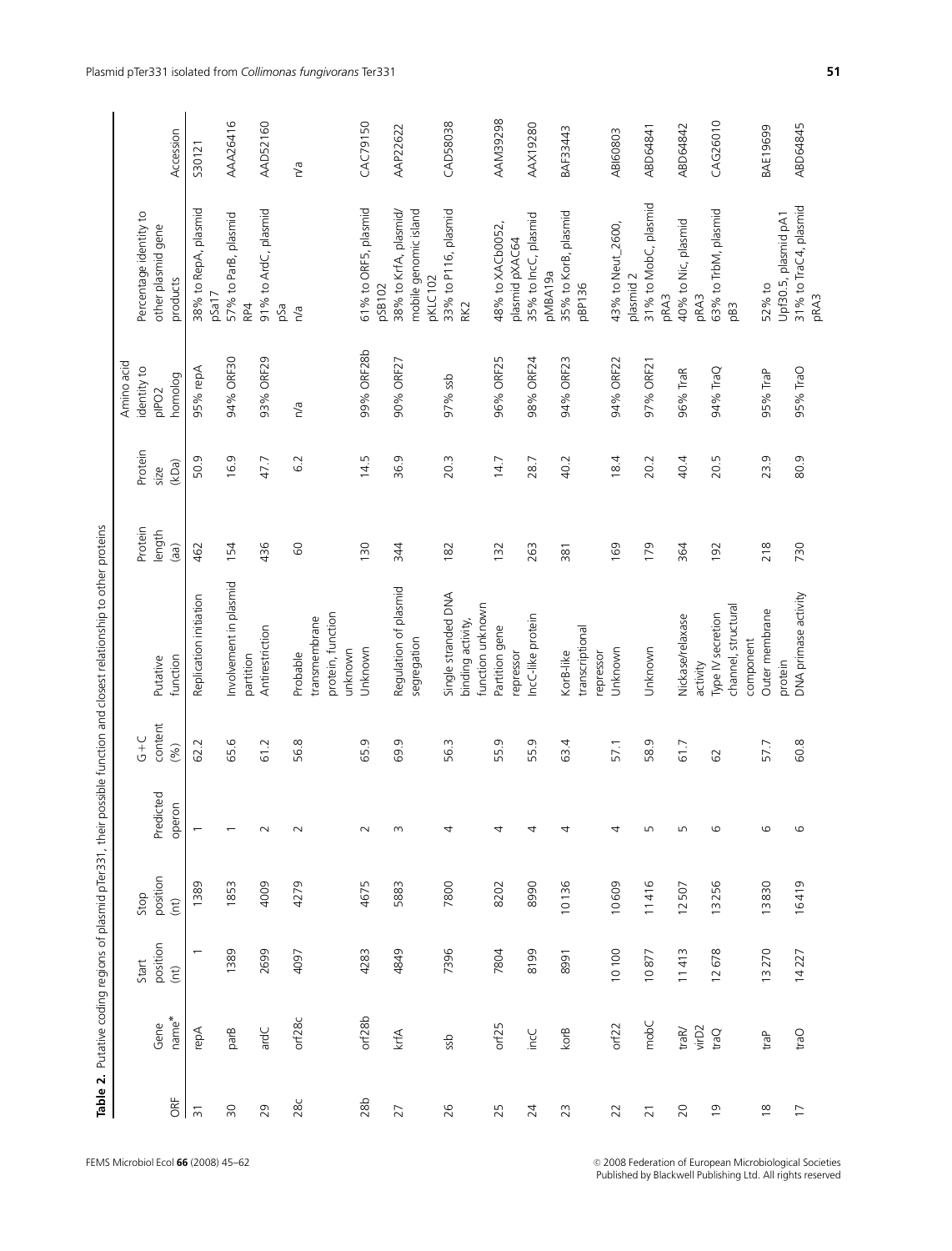|                |                   | Start             | Stop     |                          | $C + C$ |                                           | Protein | Protein | Amino acid<br>identity to | Percentage identity to                  |                 |
|----------------|-------------------|-------------------|----------|--------------------------|---------|-------------------------------------------|---------|---------|---------------------------|-----------------------------------------|-----------------|
|                | Gene              | position          | position | Predicted                | content | Putative                                  | length  | size    | plPO <sub>2</sub>         | other plasmid gene                      |                 |
| ORF            | name <sup>*</sup> | (n <sup>t</sup> ) | (m)      | operon                   | (%)     | function                                  | (a)     | (kDa)   | homolog                   | products                                | Accession       |
| $\frac{6}{2}$  | orf16             | 16431             | 17129    | $\overline{ }$           | 55.8    | Unknown                                   | 232     | 25.3    | 95% ORF16                 | 27% to Neut_2626,<br>plasmid 2          | <b>ABI60828</b> |
|                |                   |                   |          |                          |         |                                           |         |         |                           |                                         |                 |
| 15             | traN<br>virD4     | 17230             | 19932    | $\infty$                 | 58.9    | ATPase activity,<br>coupling the          | 917     | 100.2   | 77% TraN                  | 30% to VirD4, plasmid<br>pTiA6NC        | P09817          |
|                |                   |                   |          |                          |         | relaxosome with the<br>transfer machinery |         |         |                           |                                         |                 |
|                |                   |                   |          |                          |         |                                           |         |         |                           |                                         |                 |
| $\overline{4}$ | virB11            | 20480             | 21580    | G                        | 58.8    | Mating pair formation,<br>ATPase          | 355     | 39.9    | 97% TraM                  | 55% to VirB11, plasmid<br><b>pES100</b> | <b>AAW88285</b> |
| $\overline{1}$ | virB10            | 21531             | 22691    | G                        | 62.4    | Type IV secretion                         | 386     | 39.4    | 87% TraL                  | 32% to VirB10, plasmid                  | P17800          |
|                |                   |                   |          |                          |         | channel, structural                       |         |         |                           | pTiC58                                  |                 |
|                |                   |                   |          |                          |         | component                                 |         |         |                           |                                         |                 |
| $\overline{C}$ | virB9             | 22691             | 23563    | Ō                        | 60      | Type IV secretion                         | 290     | 31.6    | 98% TraK                  | 28% to VirB9, plasmid                   | POA3W7          |
|                |                   |                   |          |                          |         | channel, structural                       |         |         |                           | pTi15955                                |                 |
|                |                   |                   |          |                          |         | component                                 |         |         |                           |                                         |                 |
| $\overline{1}$ | virB8             | 23560             | 24270    | G                        | 58.8    | Type IV secretion                         | 236     | 26.2    | 98% TraJ                  | 29% to VirB8, plasmid                   | P17798          |
|                |                   |                   |          |                          |         | channel, structural                       |         |         |                           | pTiC58                                  |                 |
|                |                   |                   |          |                          |         | component                                 |         |         |                           |                                         |                 |
| $\supseteq$    | virB7             | 24276             | 24440    | G                        | 56.9    | Type IV secretion                         | 54      | 5.6     | 98% Tral                  | 36% to XF_a0011,                        | P58337          |
|                |                   |                   |          |                          |         | channel, structural                       |         |         |                           | plasmid pXF51                           |                 |
|                |                   |                   |          |                          |         | component                                 |         |         |                           |                                         |                 |
| G              | virB6             | 24577             | 25659    | $\supseteq$              | 59.6    | Type IV secretion                         | 360     | 37.9    | 96% TraH                  | 31% to VirB6, plasmid                   | AAW88297        |
|                |                   |                   |          |                          |         | channel, structural<br>component          |         |         |                           | <b>pES100</b>                           |                 |
| $\infty$       | traG              | 25671             | 25967    | $\overline{C}$           | 60.9    | entry exclusion                           | 98      | 10.2    | 95% TraG                  | 41% to BBta_p0253,                      | ABQ39891        |
|                |                   |                   |          |                          |         |                                           |         |         |                           | plasmid pBBta01                         |                 |
| $\overline{ }$ | virB5             | 26071             | 26790    | $\overline{\phantom{0}}$ | 58.7    | Type IV secretion                         | 224     | 24.6    | 97% TraF                  | 40% to VFB54, plasmid                   | AAW88296        |
|                |                   |                   |          |                          |         | channel, structural                       |         |         |                           | <b>pES100</b>                           |                 |
|                |                   |                   |          |                          |         | component                                 |         |         |                           |                                         |                 |
| $\circ$        | virB4             | 26796             | 29276    | $\overline{1}$           | 56.5    | Mating pair formation,                    | 826     | 93.9    | 98% TraE                  | 46% to VFB39, plasmid                   | <b>AAW88281</b> |
|                |                   |                   |          |                          |         | ATPase                                    |         |         |                           | <b>pES100</b>                           |                 |
| Б              | virB3             | 29283             | 29606    | $\overline{1}$           | 58      | Type IV secretion                         | 107     | 12.1    | 98% TraD                  | 34% to Neut_2637,                       | <b>ABI60839</b> |
|                |                   |                   |          |                          |         | channel, structural                       |         |         |                           | plasmid 2                               |                 |
|                |                   |                   |          |                          |         | component                                 |         |         |                           |                                         |                 |

Table 2. Continued.

Table 2. Continued.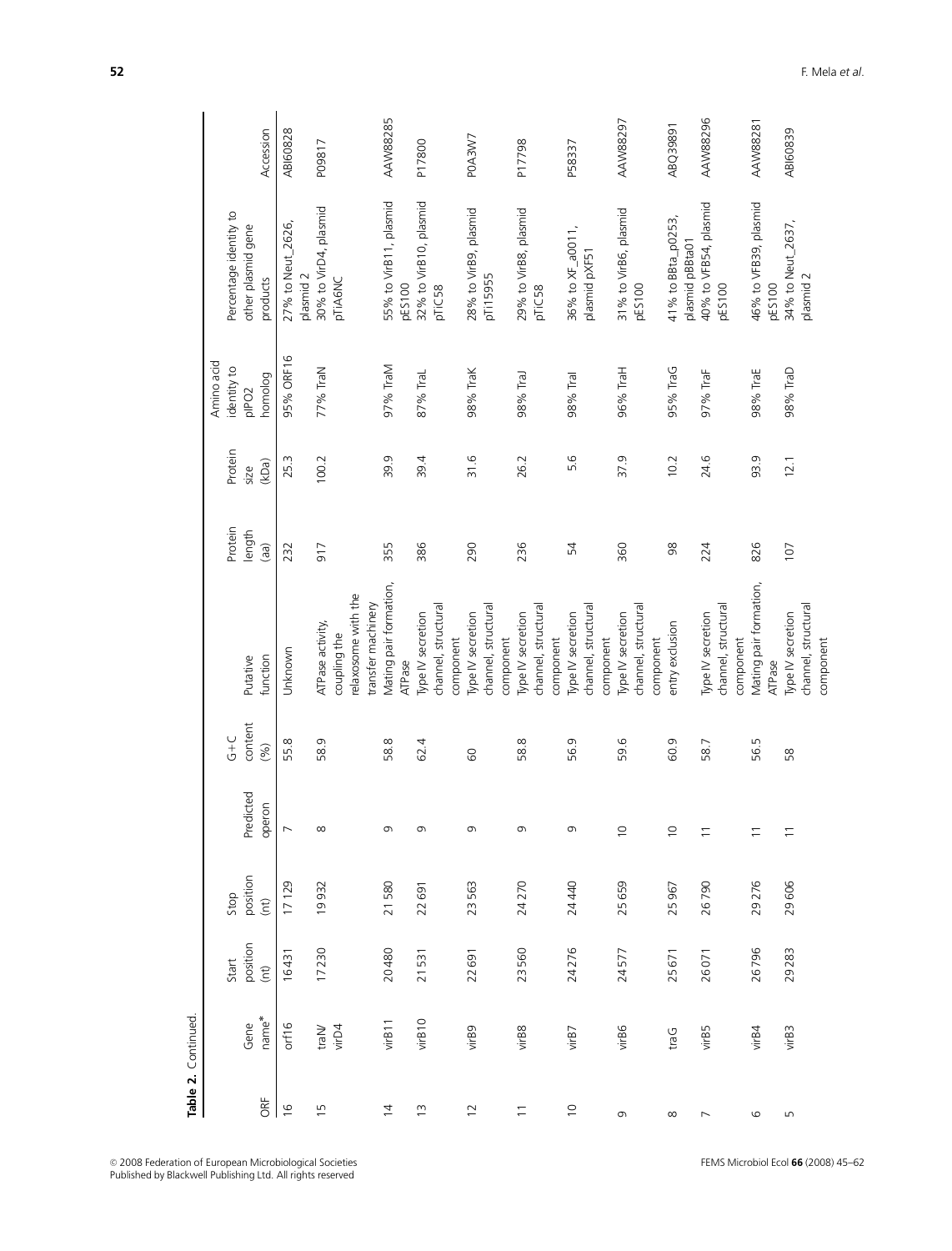| 29616                      | 30086                   | $\overline{1}$                | 56.9 | Pilin precursor                                                                | 152                                           | 16.1 | 93% TraC   | 44% to VFB38, plasmid<br><b>pES100</b> | AAW88280        |
|----------------------------|-------------------------|-------------------------------|------|--------------------------------------------------------------------------------|-----------------------------------------------|------|------------|----------------------------------------|-----------------|
|                            | 32404<br>30089          | $\overline{c}$                | 60.6 | DNA topoisomerase<br>activity                                                  | 771                                           | 85.5 | 87% TraB   | 43% to ORF31, plasmid<br>pRA3          | ABD64859        |
|                            | 33184<br>32414          | $\overline{c}$                | යි   | enzymatic disruption<br>of the peptidoglycan<br>Involved in the local<br>layer | 256                                           | 26.6 | 94% TraA   | 56% to VirB1, plasmid<br>pXcB          | AA072105        |
|                            | 33637<br>33242          | $\overline{c}$                | 51.5 | Unknown                                                                        | 131                                           | 14.9 | 93% ORF1   | 33% to XF_a0004,<br>plasmid pXF51      | AAF85573        |
|                            | 35097                   | ≅                             | 56.6 | Unknown                                                                        | 102                                           | 11.6 | n/a        | n/a                                    | n/a             |
|                            | 35667<br>34789<br>35119 | $\tilde{=}$                   | 66.7 | Unknown                                                                        | 182                                           | 20   | n/a        | 72% to Neut_2597,<br>plasmid 2         | <b>ABI60800</b> |
|                            | 36042<br>35776          | $\bar{4}$                     | 51   | Unknown                                                                        | 88                                            | 9.8  | 98% ORF44  | 27% to Oant_4534,<br>plasmid pOANT01   | ABS17221        |
| 36130                      | 36270                   | $\overline{4}$                | 58.2 | Unknown                                                                        | $\frac{4}{6}$                                 | 5.2  | n/a        | n/a                                    | n/a             |
| 36327                      | 36563                   | $\overline{4}$                | 65.4 | Unknown                                                                        | 78                                            | 8.6  | 96% ORF43  | 48% to ORF41, plasmid                  | CAC79186        |
|                            |                         |                               |      |                                                                                |                                               |      |            | pSB102                                 |                 |
| 36 574<br>36 999<br>37 157 | 37002                   | $\overline{4}$                | 68.8 | Jnknown                                                                        | 42                                            | 16.5 | 93% ORF42  | n/a                                    | n/a             |
|                            | 37136                   |                               | 60.9 | Unknown                                                                        | 45                                            | 5.2  | 97% ORF41  | n/a                                    | n/a             |
|                            | 37423                   | $\overline{z}$ $\overline{z}$ | 66.3 | Jnknown                                                                        | $\stackrel{\textstyle\circ}{\textstyle\circ}$ | 9.5  | 97% ORF40  | 60% to Orf45                           | CAC79190        |
| 37420                      | 37695                   | $\overline{4}$                | 64.1 | Unknown                                                                        | $\mathcal{Z}$                                 | 9.7  | 95% ORF39  | 40% to ORF1, plasmid<br>pBFp1          | AAQ94180        |
| 37792                      | 38688                   | ≌                             | 68.1 | Resolvase activity                                                             | 298                                           | 32   | 93% ORF 34 | 77% to ParA, plasmid<br>pBP136         | BAF33474        |
| 39053                      | 39406                   |                               | 63.3 | Regulation of plasmid<br>replication                                           | 117                                           | 13.1 | 97% ORF33  | 60% to YacA plasmid<br>pXcB            | AA072122        |
| 39381                      | 40382                   |                               | 62.2 | Cell filamentation                                                             | 333                                           | 37.9 | 96% ORF32  | plasmid pAOVO01<br>30% to Ajs_4242,    | ABM44342        |
|                            | ĵ                       |                               |      |                                                                                |                                               |      |            |                                        |                 |

\*For the virB genes on pTer331, we followed the nomendature proposed by Christie et al. (2005).  $*$  For the *virB* genes on pTer331, we followed the nomenclature proposed by Christie et al. (2005).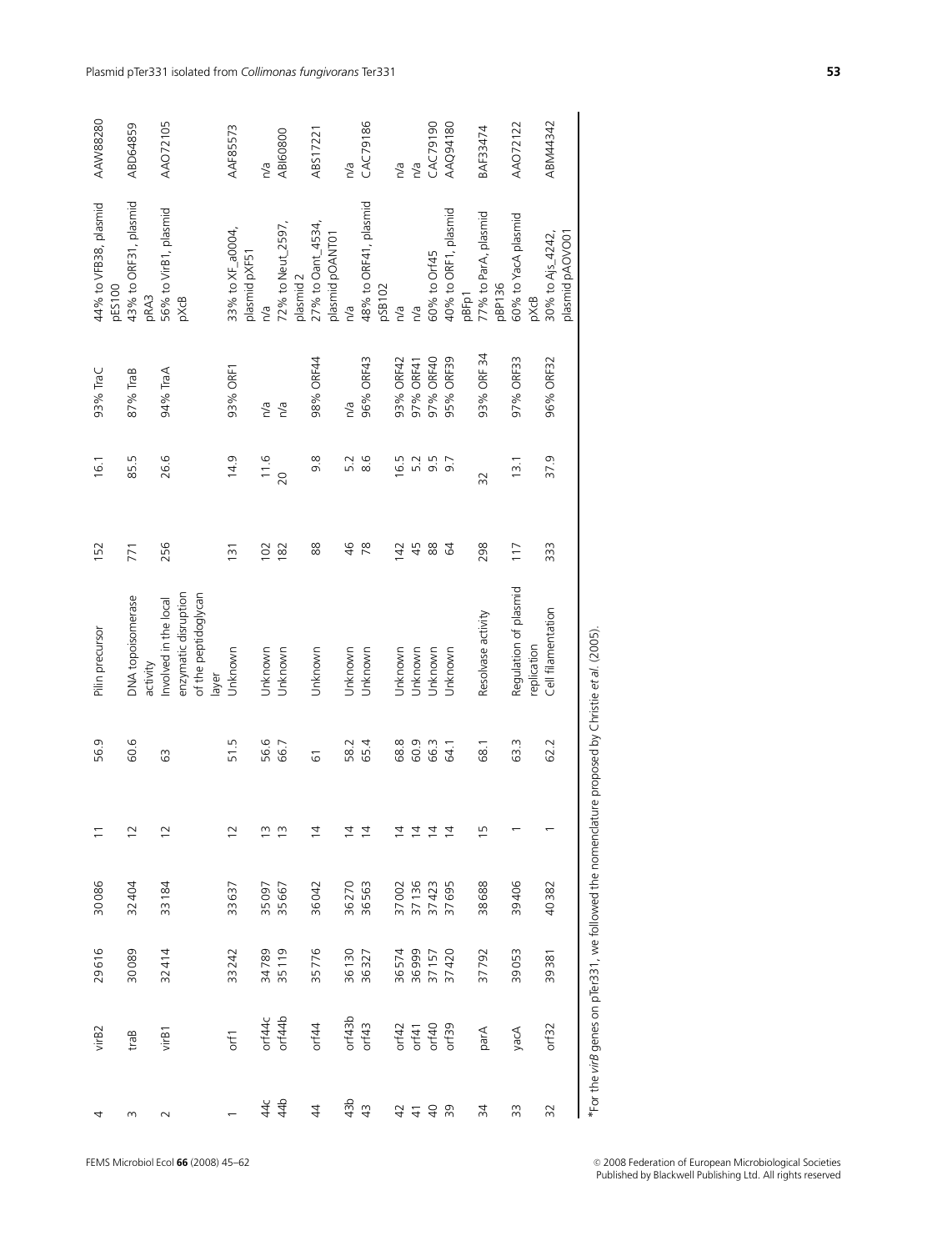the region with genes required for plasmid transfer. The pairwise comparison also revealed that pIPO2 and pMOL98 carry sequences with similarity to long direct repeats (DR) DR1, DR2, and DR3 found on pTer331 (Figs 2 and 3),



whereas on pSB102, only two partially conserved homologs of DR3 were identified.

### Functional annotation of plasmid pTer331

We grouped the predicted gene products of pTer331 into two categories: (1) replication and partitioning functions, (2) transfer functions, including mating pair formation and DNA processing. A third category consists of genes and their products for which no function could be predicted based on sequence homology (Table 2).

#### Replication and partitioning functions

Like other members of the pIPO2/pSB102 family (Gstalder et al., 2003), plasmid pTer331 has several characteristics that suggest a  $\Theta$ -type mode of replication (Summers, 1996; Espinosa et al., 2000; Krüger et al., 2004). First, ORF31 showed homology to several RepA replication initiator proteins. Second, in an oriV-like region c. 6 kb downstream of the repA gene, we identified four putative iterons, representing binding sites for RepA, that overlap in sequence and approximate location with iteron sequences identified on pSB102, pMOL98, and pIPO2 (Gstalder et al., 2003). Furthermore, we located an AT-rich (83%) region (5'-TTTAGGTTTTTTTTCCCTTTAAAAATATA-3') possibly representing the site of DNA strand opening (del Solar et al., 1998), as well as a putative DnaA-binding site and a potential integration host factor (IHF) site (Fig. 2). The repA gene is the third in a putative operon that contains other genes with probable involvement in plasmid replication. The predicted product of ORF33 features a ribbon–helix–helix motif typical of CopG-like transcriptional repressor proteins involved in the regulation of plasmid replication (del Solar et al., 2002). ORF32 revealed partial homology to the fic gene involved in cell cycling (Kawamukai et al., 1989), suggesting that replication of pTer331 might be closely linked to host cell division.

To identify the origin of replication of pTer331, i.e. the minimal *cis*-acting region that can support its autonomous replication, we constructed a deletion derivative of pTer331.

Fig. 3. Pairwise comparison of the pTer331 DNA sequence to those of pIPO2, pMOL98, pSB102, pFBAOT6, and pXF51. Dot plots were created using Lasergene's module MegAlign using a 65% match cut-off and a window size of 50. The alignment of pMOL98 only included the 10 264 bp sequence reported for this plasmid (Gstalder et al., 2003). As reference points, the long DRs DR1, DR2 and DR3 are indicated on the linear representation of pTer331 at the top of the graph. The hatched bar on the Y-axis of the pSB102 alignment indicates the position of the 10 414-bp transposon Tn5718 (Schneiker et al., 2001), and those on the Y-axis of the pFBAOT6 alignment the location of an In4-like integron and the left and right ends of Tn1721 (Rhodes et al., 2004). Note that the Y-axis in the comparison with pXF51 has been reversed.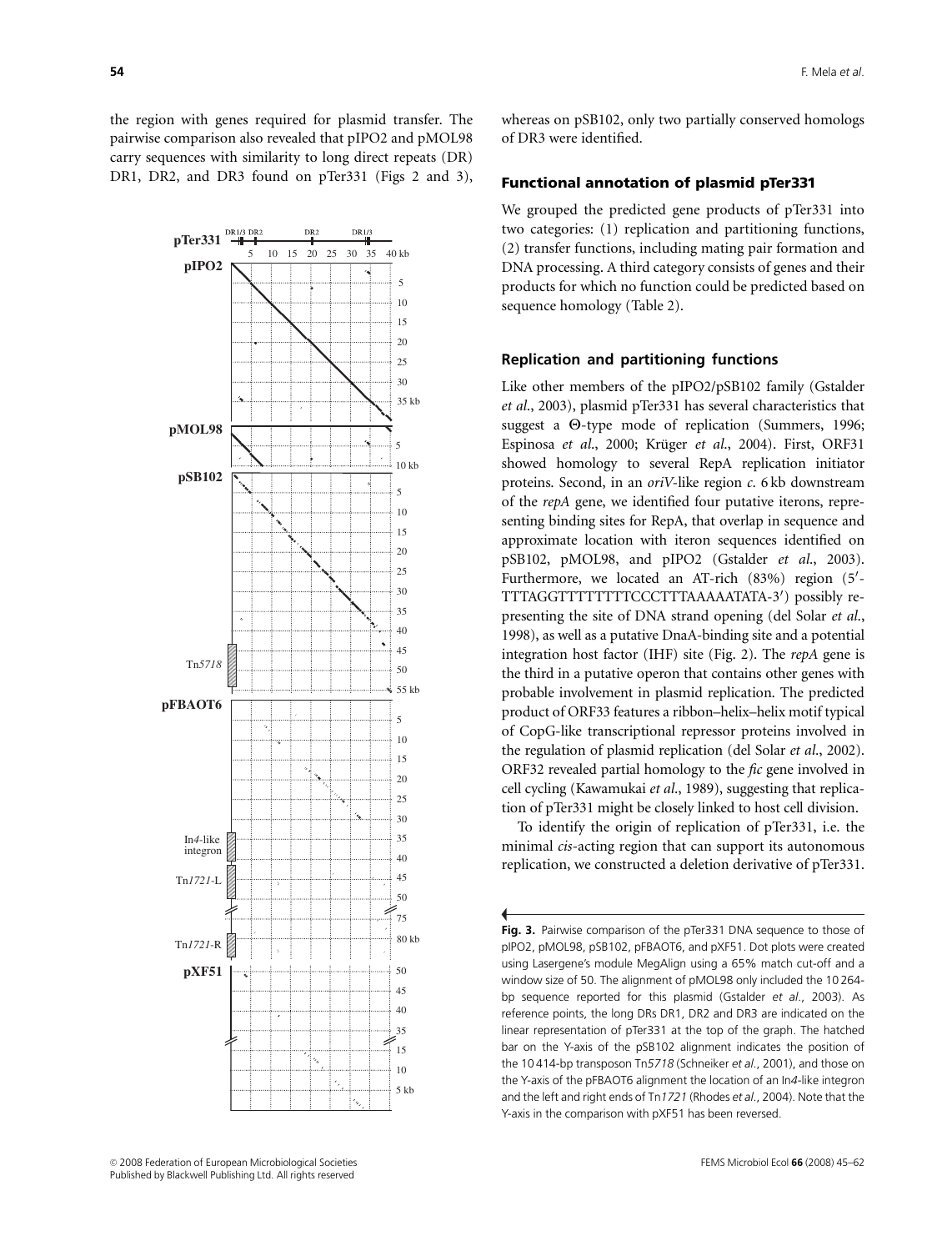Plasmid pTer331 $\Delta$  consists of a kanamycin resistance gene ligated to the 12.9-kb BsaI–SacI fragment of plasmid pTer331 (Fig. 2). This construct could be readily introduced and maintained in hosts E. coli EP-max 10B (Bio-Rad) and P. putida KT2440 (Nelson et al., 2003), suggesting that the 27.6-kb fragment deleted from pTer331 has no contribution in replication function. The remaining 12.9-kb fragment of pTer331 largely overlaps with a sequenced 10.2-kb region of pMOL98 which has previously been shown to be sufficient for autonomous replication of this plasmid (Gstalder et al., 2003). This further confirms the functionality of  $p$ Ter331 $\Delta$  as a mini-replicon. Additional deletion from  $p$ Ter331 $\Delta$  of an internal 4.1-kb PvuI fragment carrying ORFs 29, 28c, 28b and 27 (Fig. 2) diminished the plasmid's ability to replicate or be maintained in E. coli (results not shown). The functional annotation of these ORFs offers several possible explanations for the apparent requirement of this operon for plasmid replication/maintenance. The predicted product of ORF29 showed homology to ArdC from plasmid pSa (Belogurov et al., 2000) and might protect single-stranded pTer331 DNA from host endonuclease activity during replication. The ORF27 product resembled KfrA from plasmid pKLC102 (Klockgether et al., 2004), which has a role in plasmid segregation during cell division (Kornacki et al., 1993).

Plasmid stability is a measure of the likelihood with which a plasmid is inherited by daughter cells at cell division (Cooper & Heinemann, 2000). We estimated the stability of plasmid pTer331 in C. fungivorans Ter331 experimentally (see 'Materials and methods') and found a frequency of plasmid loss per generation (M) that was lower than the detection limit of 0.00044. This is typical for plasmids with an active stable partitioning system (Ike et al., 1981; Sanchis et al., 1997; Huang et al., 2006), and we identified several candidate genes on pTer331. ORFs 25, 24, and 23 are homologous to the KorA-IncC-KorB system which dictates the segregational stabilization of IncP-1 plasmids (Pansegrau et al., 1994; Bignell & Thomas, 2001), whereas ORF30 resembles ParB which has an essential role in the partitioning of plasmid RK4 (Gerlitz et al., 1990) and ORF34 codes for a putative multimer resolvase with homology to ParA of RP4 (Gerlitz et al., 1990).

## Transfer functions: mating pair formation and DNA processing

In tri- and biparental mating experiments, we established that pTer331 possesses both mobilizing and retro-mobilizing properties. Triparental matings involved C. fungivorans Ter331 as a helper strain, facilitating through pTer331 the transfer of plasmid pSM1890 from E. coli CV601 to P. fluorescens R2f. Under the circumstances tested, this transfer occurred at a frequency (defined as the number of

transconjugants per recipient) of  $1.8 \times 10^{-4}$ . In a control experiment with pIPO2, the rate was 233-fold higher at  $4.2 \times 10^{-2}$ . About 10% of the transconjugants in these mating experiments tested positive with primers for pTer331, indicating that cotransfer of pTer331 occurred during triparental mating. In biparental matings, we determined the rate with which pTer331 mediated the acquisition of plasmid pSM1890 by C. fungivorans Ter331 from E. coli CV601. With pTer331, the transfer frequency was  $2.22 \times 10^{-8}$  compared with  $7.87 \times 10^{-8}$  with pIPO2. Higher values of transfer rate have been reported for pIPO2 by Tauch et al. (2002) and for other plasmids (Top et al., 1992),

The (retro)mobilizing activity of plasmid pTer331 can be attributed to two groups of genes: (1) those involved in mating pair formation (indicated in light green in Fig. 2) and (2) those involved in processing of the plasmid DNA for transfer to, and establishment in, the recipient cell (indicated in dark green in Fig. 2). On plasmid pTer331, these genes occur interspersed, which is characteristic for plasmids from the pIPO2/pSB102 family (Tauch et al., 2002). Similar to pIPO2 and pSB102, the mating pair formation genes of pTer331 showed a high degree of similarity in synteny and coding sequence to the type IV secretion system encoded by the virB gene cluster of several different Brucella species. Plasmid-encoded virB genes are responsible for assembling the secretion structure that allows the transfer of plasmid DNA (Llosa et al., 2002).

but this discrepancy could be due to a difference in the mobilizing vector and in the experimental conditions.

DNA processing in the donor cell involves nicking of the plasmid DNA at the origin of transfer  $(oriT)$  by a nickase that – together with accessory proteins and the plasmid DNA – constitutes the relaxosome. This protein-DNA complex is then presented by a so-called coupling protein to the membrane-located type IV secretion system (Llosa et al., 2002; Christie et al., 2005). Upstream of ORF21 on pTer331, we identified a putative  $or$ iT site with 100% identity to that described for pIPO2 (Tauch et al., 2002). The ORF downstream of ORF21 codes for a putative protein that is homologous to VirD2-like proteins with DNA relaxase/ nickase activity (Avila et al., 1996), while ORF15 is the most likely candidate coding for a relaxosome-coupling function based on homology to traN/virD4 genes from other plasmids (Porter et al., 1987). The predicted product of ORF17 (TraO) shows similarity to DNA primases and it has been suggested (Rees & Wilkins, 1990) that it is cotransferred with the plasmid DNA into the recipient to convert the single-stranded DNA to double-stranded DNA by lagging strand DNA synthesis. TraG, the product of ORF8, shows similarity to the entry exclusion protein from R388 (Llosa et al., 1994), which specifically prevents transfer to recipient bacteria that already carry the plasmid (Fernandez-Lopez et al., 2005).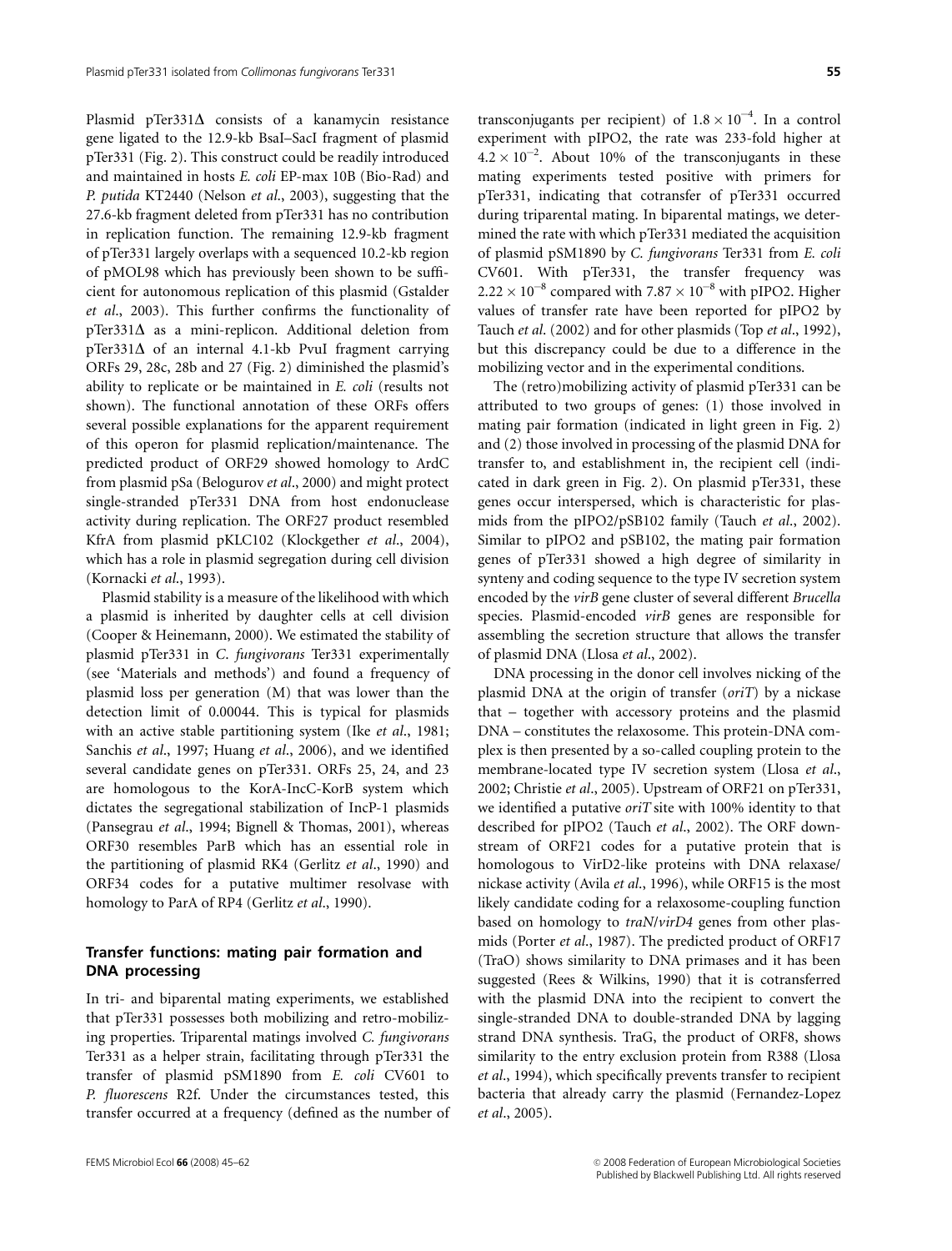

Fig. 4. Percentages of DNA identity along the aligned DNA sequences of plasmids pTer331 and pIPO2. (a) For this graph, pTer331 and pIPO2 were aligned, and with 10-bp steps the percentage of identical nucleotides in every 100-bp window of shared DNA sequence was plotted as a function of the position in the pTer331 sequence. (b) A similar analysis was done on three new alignments obtained after splitting the alignment of (a) three-ways as follows: frame 1: nucleotides 1, 4, 7, 10, etc. (red line in the graph), frame 2: nucleotides 2, 5, 8, 11, etc. (blue line), and frame 3: nucleotides 3, 6, 9, 12, etc. (green line). Also indicated are the position and orientation of each of the ORFs we identified on pTer331. The color of each ORF corresponds to its wobble frame.

## Comparison of pTer331 and pIPO2 at the DNA level: evidence for past evolutionary events

A CLUSTALW alignment of the 40 457-bp pTer331 and 39 815 bp pIPO2 sequences revealed that the two plasmids share 36 411 identical nucleotides, corresponding to 90.0% and 91.5% identity, respectively. We identified a total of 2869 substitutions. In total, 1177 nucleotide positions on pTer331 were not found on pIPO2, and 535 nucleotides on pIPO2 were absent from pTer331. This assortment of substitutions and indels offered several lines of indirect evidence for the evolutionary forces that shaped pTer331 and pIPO2 since the presumed split from their common ancestor.

First, a comparison of nucleotide identity along the aligned plasmid sequences (Fig. 4a) revealed that the similarity between pTer331 and pIPO2 deviated significantly in some regions from the average along the aligned sequences. In several parts of the DNA alignment, identity dropped to below 70%, e.g. in the central part of ORF27, upstream of ORF26, and upstream of ORF1. The two most prominent stretches with reduced identity were within the genes virD4 (traN, ORF15) and traB (ORF3). At the amino acid level, the products of these genes showed a low degree of identity with their pIPO2 counterparts (77% and 87%, respectively). In comparison, most other shared proteins feature identity scores of 90% or higher. One hypothesis is that VirD4 and TraB interact with each other directly and that the introduction of mutations in one of the proteins selected for compensatory mutations in the other and vice versa. As a coupling protein, VirD4 is responsible for recruiting the relaxosome and presenting it to the membrane-located proteins involved in mating pair formation (Christie et al., 2005). The traB gene product is annotated as a DNA topoisomerase I with as-yet undetermined function in pTer331/pIPO2 biology, but it

might well be part of the relaxosome and involved in nicking and/or relaxation of the plasmid DNA. Direct interaction between VirD4-like proteins and enzymes with relaxase/ topoisomerase activity has been demonstrated for other plasmid systems (Szpirer et al., 2000).

We also observed that substitutions in the pTer331/pIPO2 alignment were not randomly distributed between each of the reading frames (Fig. 4b). Instead, substitutions occurred with greater frequency in one particular frame over stretches that clearly colocalized with ORFs (Fig. 4b). In all cases, this frame corresponded to the wobble-frame of the corresponding ORF, i.e. the sequence containing every third nucleotide of the ORF. This suggests that there has been selection for functional conservation of all ORFs shared between both plasmids. Interestingly, this applies also to ORFs for which no clear function could be assigned, including the ORF44c-39 cluster of hypothetical genes. Wobble-frame analysis of two genes from this cluster, ORFs 44c and 44b, favored their annotation over an ORF45-like gene present on the reversecomplement strand, as has been done for pIPO2 (Tauch et al., 2002) and pSB102 (Schneiker et al., 2001). Further support for the authenticity of ORF44b comes from the high degree of identity (up to 72%) of its gene product to hypothetical conserved proteins encoded on other plasmids, including pAgK84 from Agrobacterium K84 (Kim et al., 2006), pLPP from Legionella pneumophila str. Paris (Cazalet et al., 2004), R721 from E. coli K-12 (Kim & Komano, 1992), and pEL60 from Erwinia amylovora LebB66 (Foster et al., 2004). Interestingly, ORFs 44c through 39 all have the same orientation and as a cluster are preceded by a region upstream of ORF44c that overlaps with the large DR DR3 (Fig. 2) which is duplicated upstream of the putative operon consisting of ORFs 29 through 28b. The significance of this finding and whether ORFs 44c-39 and ORFs 29-28b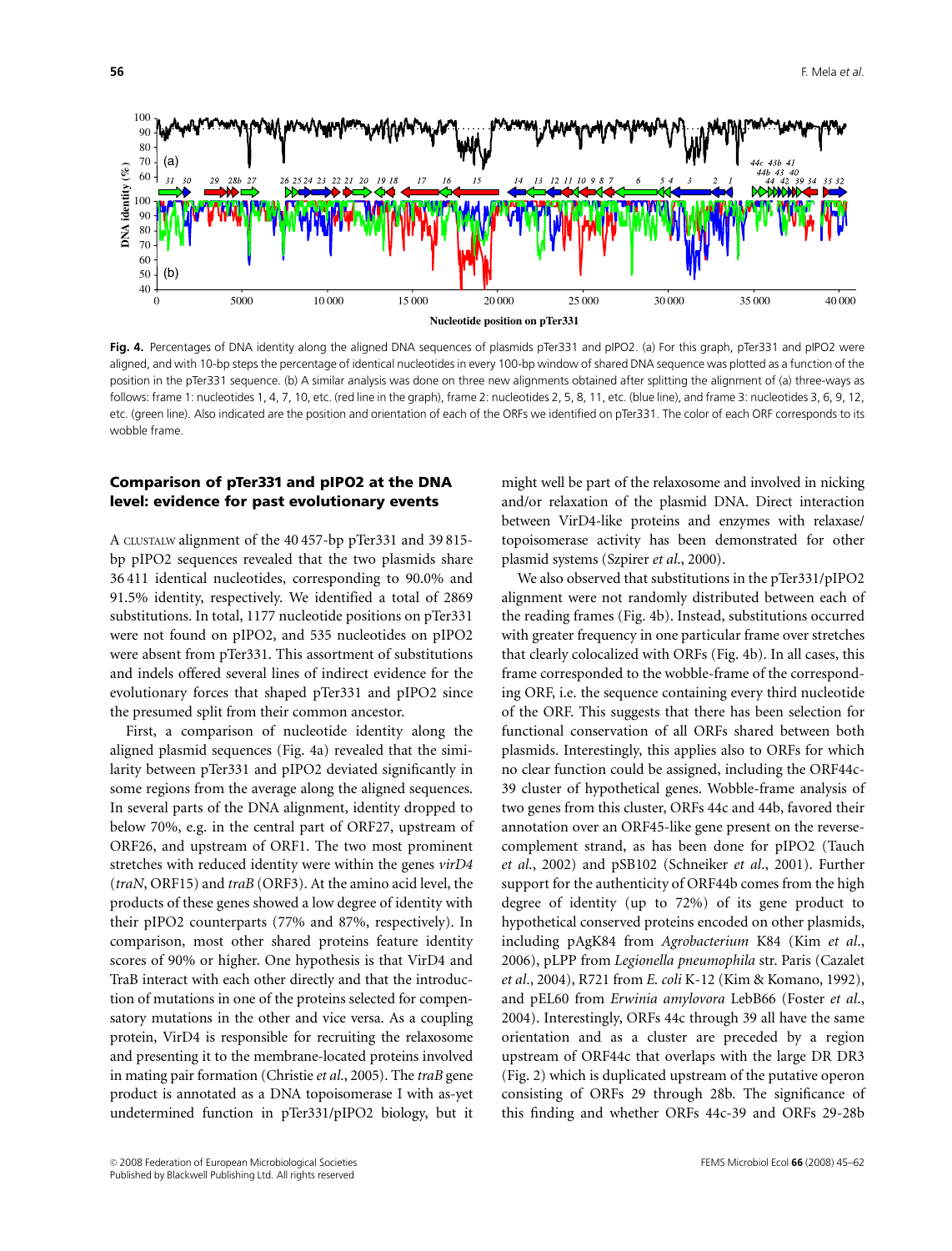

Fig. 5. Alignment of the ORF44c-39 clusters from pTer331, pIPO2, and pSB102. Shown are the locations of ORFs 44c, 44b, 44, 43b, 43, 42, 41, 40, and 39 on pTer331 in relation to 1-bp gaps and resultant frame shifts in the alignment to pIPO2 (top) and pSB102 (bottom). For pIPO2 and pSB102, each vertical line represents a shift from one frame (arbitrarily numbered 1, 2, or 3) to another. The largest section devoid of frame shifts in both pIPO2 and pSB102 is indicated by a grey box. The region encompassing ORF43b is absent from pIPO2 and has been marked as 'deletion'.

(and possibly ORF27) share an identical promoter and thus transcriptional profile remains to be elucidated.

A three-way comparison of pTer331 and pIPO2 to pSB102 revealed numerous frame shifts in the ORF44c-39 region of the latter (Fig. 5). This dictates that the coding potential of pSB102 in this region cannot be the same as that of pTer331 and pIPO2. By comparison, frame shifts in the pIPO2 sequence were much less frequent and furthermore restricted to three intergenic regions and an out-of-frame/ back-in-frame shift in ORF42 (Fig. 5). It may be that the ORF44c-39 region on pSB102 is no longer functional and has started to rapidly diverge from the pTer331/pIPO2 sequences. Still, several regions in the pTer331/pSB102 alignment could be identified that are devoid of frame shifts (Fig. 5). The largest one of these covered exactly the length of ORF44b, suggesting that at least this gene escaped degeneration and was conserved between pTer331, pIPO2, and pSB102. This targeted conservation suggests an important, as-yet unknown role for this ORF.

The alignment of pTer331 and pIPO2 revealed 51 gaps of varying length. Eighteen of these gaps were located in ORFs (i.e. one in each of the ORFs 21, 23, 29, 42, and in traA and traL, two in ORFs 27 and 32, and eight in traN). Of these gaps, sixteen had a length that was divisible by three, which would add/delete amino acids from the encoded protein, but prevent a shift in the ORF. The other two gaps both occurred in ORF27 as 1-bp indels, one representing an outof-frame shift and the other a back-in-frame shift. These results again suggest a positive selection for conservation of gene function during divergence from the pTer331/pIPO2 ancestor.

A third insight into the divergent evolution of plasmids pTer331 and pIPO2 comes from comparison of long and short DRs. The three pairs of long DRs on pTer331, i.e. a 649-bp perfect repeat (DR3 copies A and B), a 367-bp perfect repeat (DR2 copies A and B) and a 93-bp

the DR3 sequences showed three distinct gaps on pIPO2 compared with pTer331 (Fig. 6a). Closer examination revealed the presence of short DRs (7, 10, and 8 bp) flanking these gaps on the corresponding DNA of pTer331 (Fig. 6b). In a plasmid ancestral to pIPO2, such repeats may have facilitated a 62-bp deletion from DR3 copy A and deletion of 60 and 79 bp from DR3 copy B. We found at least five other gaps in the pTer331/pIPO2 alignment which were flanked by such short DRs. In one case (Fig. 6b, example 4), the gap consisted of a 9-bp string that occurred immediately duplicated in traA on pTer331 and only once on pIPO2. A possible mechanism for deletion of DNA fragments that are flanked by short DRs is 'replication slippage' (Lovett, 2004), which involves mispairing between a replicating strand and its template at sites of repetitive DNA sequences. We counted seven mismatches in the 403-bp overlap

imperfect repeat with one mismatch (DR1 copies A and B) correspond to DRs DR3 (403 bp), DR2 (386 bp), and DR1 (96 bp), respectively, on plasmid pIPO2. Alignment of

between the DR3 sequences of pTer331 and pIPO2 (Fig. 6a), and 10 mismatches in the 367-bp overlap between the DR2 sequences (not shown). We conclude for both DR3 and DR2 that (1) on either plasmid, copies A and B are identical, and (2) copy A on pTer331 differs from copy A on pIPO2 in exactly the same way as does copy B on pTer331 from copy B on pIPO2. This seems to suggest a mechanism that keeps the two copies of these long DRs on the same plasmid identical. The mechanism or function underlying this conservation remains to be elucidated. We note that the region of pIPO2 corresponding to subfragment  $c$  from pTer331 (Fig. 6a) is no longer considered part of DR3 on pIPO2 (Tauch et al., 2002) and has diverged differently upstream of copy A compared with copy B (Fig. 6a). This would suggest that contiguity is a prerequisite for conservation.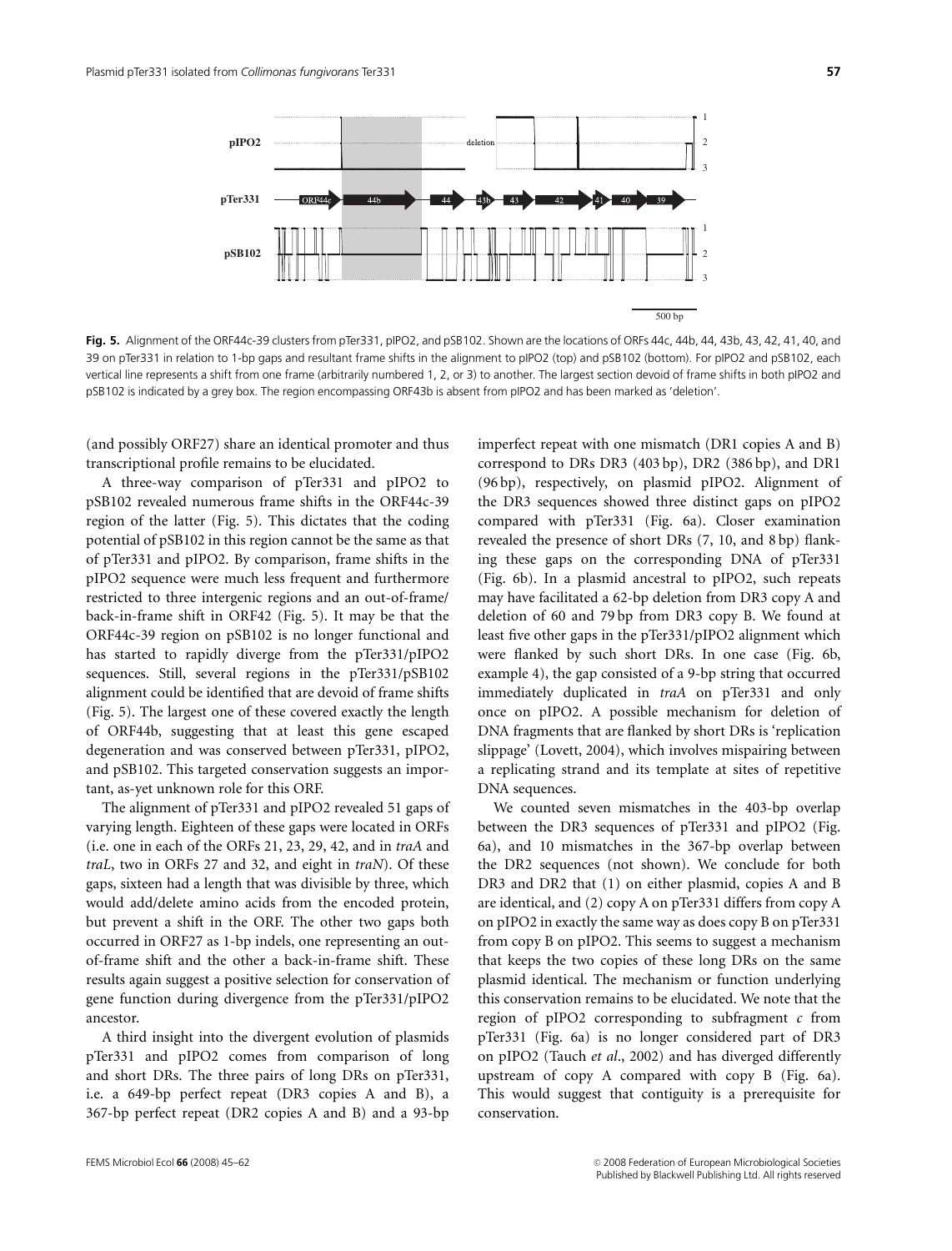

Fig. 6. Indels in the pTer331/pIPO2 alignment. (a) Shown is a schematic comparison of the DR3 long repeat of pTer331 with DR3 copies A and B of pIPO2 and their upstream regions. The DR3 region of pIPO2 is shaded and corresponds to the region on pTer331 labeled as fragment a. Short DRs in DR3 of pTer331 are indicated by boxes with similar shading and were transposed onto the DNA upstream of DR3 copy A and B of pIPO2 to reveal the absence of corresponding fragments d and e from the DNA upstream of DR3 copy A and of fragments b, e, and f from the DNA upstream of DR3 copy B. Indicated by vertical lines are single nucleotide differences between DR3 of pTer331 and copy A or B or their upstream regions on pIPOs. (b) Detail of short DRs flanking DNA fragments that are unique to pTer331 or pIPO2 and comparison with the corresponding region on pIPO2 or pTer331, respectively. Examples 1, 2 and 3 correspond to fragments/gaps b, d-e and e-f in (a), respectively. Examples 4 and 5 are discussed in the text. Repeats are shown in bold, together with five nucleotides upstream and 5 downstream of the repeat. The number in each example represents the length of the DNA fragment (in bp) that is unique to the respective plasmid (so for example 1, the alignment of pTer331 and pIPO2 features a 79-bp gap in the pIPO2 sequence).

## Hypotheses on the ecological role of plasmid pTer331

We exploited the fact that pTer331 is available in its native host to test the contribution of the plasmid to some of the phenotypes that characterize C. fungivorans Ter331. One of these is the ability to efficiently colonize the root system of tomato (Kamilova et al., 2007). We compared wild-type C. fungivorans Ter331 to an otherwise isogenic but plasmidcured derivative, Ter331PC, in competition experiments with the established root colonizer Pseudomonas fluorescens PCL1285 (Lugtenberg et al., 2001). In this indirect comparison, both C. fungivorans Ter331 and C. fungivorans Ter331PC competed equally well, colonizing root tips at log10 densities of  $5.12 \pm 0.2$  [(CFU+1)]cm<sup>-1</sup> and  $5.07 \pm 0.4$  [(CFU+1)]cm<sup>-1</sup>, respectively. From this, we conclude that at least under the artificial conditions tested, pTer311 does not contribute significantly to the rhizosphere competence of its host. We also rule out an involvement of plasmid pTer331 in chitinolysis (de Boer et al., 1998), fungistasis (de Boer et al., 1998),

mycophagy (de Boer et al., 2004), and mineral weathering (Uroz et al., 2007), given that 44 Collimonas strains in our collection with one or more of these phenotypes scored negative with a pTer331-specific PCR assay.

This leaves us to conclude that pTer331, like pIPO2, is a cryptic plasmid, as defined by our inability to assign, either based on analysis of gene content or on experimental evidence, an obvious advantage of the plasmid to its host C. fungivorans Ter331. Most, if not all, genes on pTer331 seem to be dedicated to the plasmid's spread and survival. Even the ORF44c-39 cluster, which has been suggestively linked to the plant-associated occurrence of plasmids pIPO2 (Tauch et al., 2002) and pSB102 (Schneiker et al., 2001), contains at least one gene (ORF44b) which is conserved in plasmids other than pIPO2 and pSB102, and which thus might not contribute to functions other than those related to plasmid biology.

Thus, plasmids like pTer331 (and pIPO2) can be considered canonical genetic parasites, with highly developed replication, maintenance and self-transfer systems to ensure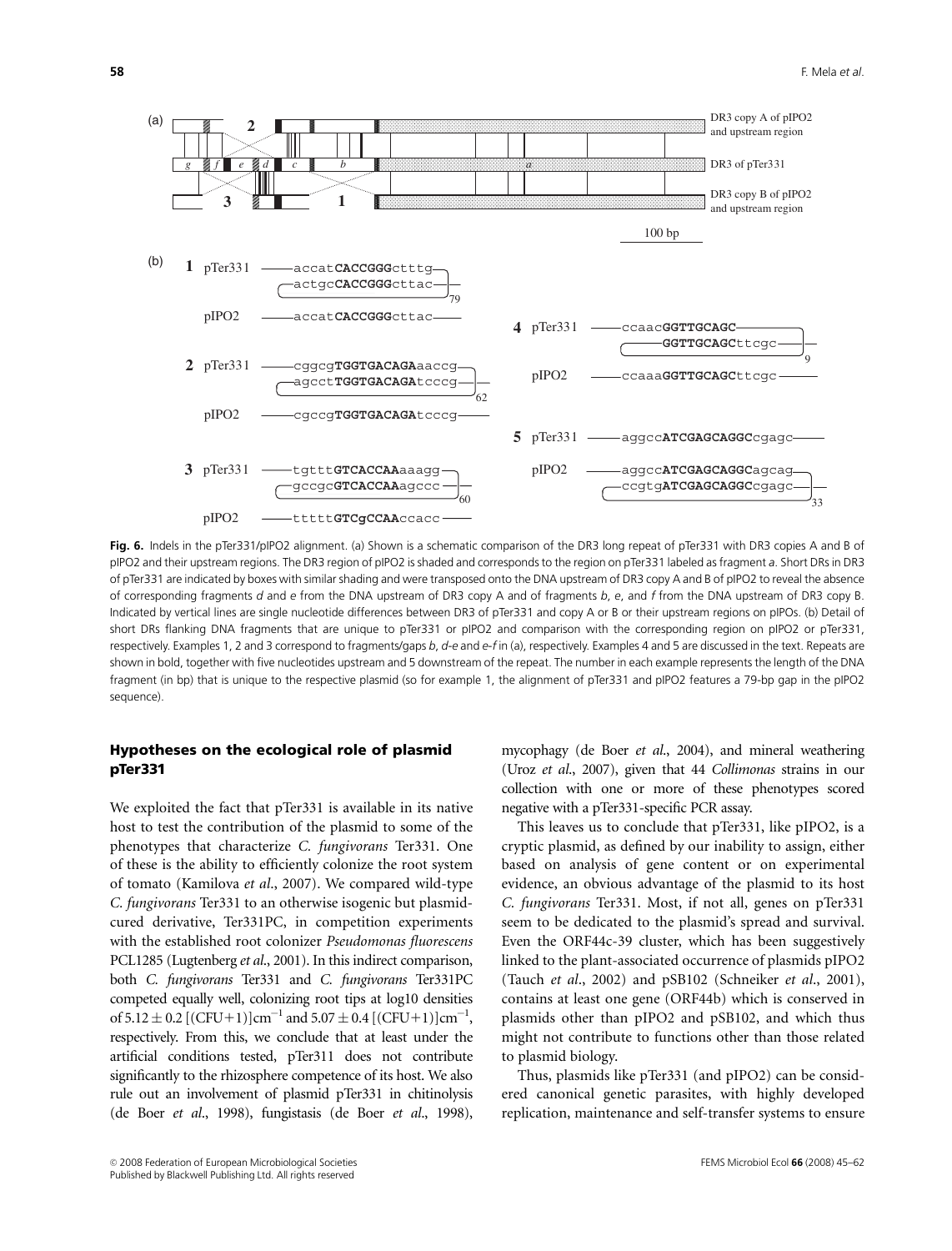their persistence in different bacterial hosts and natural environments. However, it has also been suggested (Bergstrom et al., 2000) that cryptic plasmids eventually go extinct unless they acquire genes that benefit their host. Perhaps plasmids pTer331 and pIPO2 once, like pSB102 now, acquired useful genes, but recently lost them. This 'nonequilibrium' interpretation would predict that the ability of a plasmid to 'attract' conditionally useful genes would enhance survival of the plasmid. In this context, we note that plasmids pSB102, pIPO2, and pMOL98 apparently feature a putative, not previously recognized, hotspot for transposon insertions. Plasmids pIPO2 T and pMOL98 are mini-Tn5::luxABtet- and mini-Tn5-Km1-tagged derivatives of pIPO2 and pES1, respectively. In both cases, like in pSB102, the transposon occurs inserted upstream of the gene that corresponds to ORF33 on pTer331, i.e. ORF68 on pSB102, ORF33 on pIPO2, and orf1 on pMOL98. It will be of interest to determine experimentally whether these hotspots are genuine and act as 'magnets' for the insertion of transposons and the genes associated with them. If this hypothesis would be confirmed, the pIPO2/pSB102 family would have a parallel in the IncP-1 family where it was recently shown that the presence of two hotspots for transposon insertion in combination with selection accounts for the common architectural feature of the family (Sota et al., 2007). But even without accessory genes, plasmids such as pTer331 and pIPO2 may confer a clear benefit to bacteria. Through their (retro)mobilizing activity, they are potential catalysts of the dissemination of the mobile gene pool ('mobilome') within a bacterial community, effectively increasing its adaptability to a changing environmental condition. The rhizosphere, from which plasmids pTer331, pIPO2 and pSB102 were isolated, represents a microbial habitat that has been recognized as a natural hotspot for plasmid transfer (van Elsas et al., 2000, 2003; van Elsas & Bailey, 2002; Espinosa-Urgel, 2004). It is unclear whether (retro)mobilizing, but otherwise cryptic, plasmids play a role in the acceleration of intracommunal gene transfer and of adaptation at the population level, but the pIPO2/pSB102 family presents an obvious and attractive model system to test this.

# Acknowledgements

The authors acknowledge financial support from the Vernieuwingsfonds of the Royal Netherlands Academy of Sciences and Arts (KNAW) and from the Netherlands Genomics Initiative (NGI) as part of the Ecogenomics cluster. Strain E. coli CV601 (pSM1890) was provided by Dr K. Smalla (Biologische Bundesanstalt, Braunschweig). We also thank Faina Kamilova and Shamil Validov for their help with the tomato root colonization experiments.

#### Statement

This is publication 4197 of the Netherlands Institute of Ecology (NIOO-KNAW).

## References

- Avila P, Nunez N & de la Cruz F (1996) Plasmid R6 K contains two functional oriTs which can assemble simultaneously in relaxosomes in vivo. J Mol Biol 261: 135–143.
- Bellgard M, Schibeci D, Trifonov E & Gojobori T (2001) Early detection of G+C differences in bacterial species inferred from the comparative analysis of the two completely sequenced Helicobacter pylori strains. J Mol Evol 53: 465–468.
- Belogurov AA, Delver EP, Agafonova OV, Belogurova NG, Lee LY & Kado CI (2000) Antirestriction protein ard (Type C) encoded by IncW plasmid pSa has a high similarity to the "protein transport" domain of TraC1 primase of promiscuous plasmid RP4. J Mol Biol 296: 969–977.
- Bergstrom CT, Lipsitch M & Levin BR (2000) Natural selection, infectious transfer and the existence conditions for bacterial plasmids. Genetics 155: 1505–1519.
- Bertani G (1951) Studies on lysogenesis.1. the mode of phage liberation by lysogenic Escherichia coli. J Bacteriol 62: 293–300.
- Bignell C & Thomas CM (2001) The bacterial ParA-ParB partitioning proteins. J Biotechnol 91: 1–34.
- Brito L & Paveia H (1999) Presence and analysis of large plasmids in Oenococcus oeni. Plasmid 41: 260–267.
- Cazalet C, Rusniok C, Bruggemann H et al. (2004) Evidence in the Legionella pneumophila genome for exploitation of host cell functions and high genome plasticity. Nat Genet 36: 1165–1173.
- Christie PJ, Atmakuri K, Krishnamoorthy V, Jakubowski S & Cascales E (2005) Biogenesis, architecture, and function of bacterial type IV secretion systems. Annu Rev Microbiol 59: 451–485.
- Cooper TF & Heinemann JA (2000) Postsegregational killing does not increase plasmid stability but acts to mediate the exclusion of competing plasmids. Proc Natl Acad Sci USA 97: 12643–12648.
- de Boer W, Gunnewiek P, Lafeber P, Janse JD, Spit BE & Woldendorp JW (1998) Anti-fungal properties of chitinolytic dune soil bacteria. Soil Biol Biochem 30: 193–203.
- de Boer W, Gunnewiek P, Kowalchuk GA & Van Veen JA (2001) Growth of chitinolytic dune soil beta-subclass Proteobacteria in response to invading fungal hyphae. Appl Environ Microbiol 67: 3358–3362.
- de Boer W, Leveau JHJ, Kowalchuk GA et al. (2004) Collimonas fungivorans gen. nov., sp nov., a chitinolytic soil bacterium with the ability to grow on living fungal hyphae. Int J Syst Evol Microbiol 54: 857–864.
- del Solar G, Giraldo R, Ruiz-Echevarria MJ, Espinosa M & Diaz-Orejas R (1998) Replication and control of circular bacterial plasmids. Microbiol Mol Biol Rev 62: 434–464.
- del Solar G, Hernandez-Arriaga AM, Gomis-Ruth FX, Coll M & Espinosa M (2002) A genetically economical family of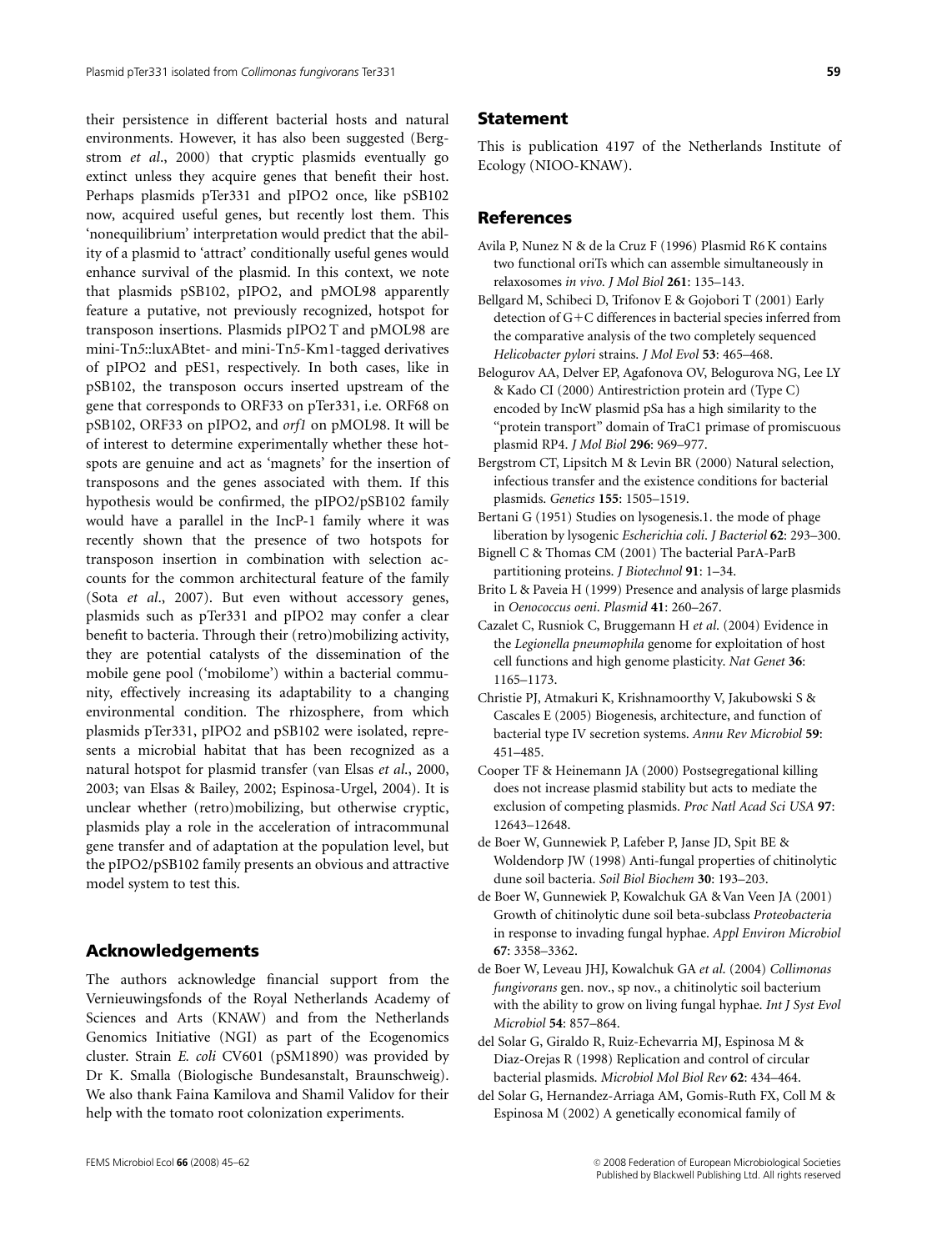plasmid-encoded transcriptional repressors involved in control of plasmid copy number. J Bacteriol 184: 4943–4951.

Dennis JJ (2005) The evolution of IncP catabolic plasmids. Curr Opin Biotechnol 16: 291–298.

Doolittle WF & Sapienza C (1980) Selfish genes, the phenotype paradigm and genome evolution. Nature 284: 601–603.

Espinosa M, Cohen S, Couturier M et al. (2000) Plasmid replication and copy number control. The Horizontal Gene Pool: Bacterial Plasmids and Gene Spread (Thomas CM, ed), pp. 1–47. Harwood academic publishers, Amsterdam, The Netherlands.

Espinosa-Urgel M (2004) Plant-associated Pseudomonas populations: molecular biology, DNA dynamics, and gene transfer. Plasmid 52: 139–150.

Fernandez-Lopez R, Machon C, Longshaw CM et al. (2005) Unsaturated fatty acids are inhibitors of bacterial conjugation. Microbiology-Sgm 151: 3517–3526.

Foster GC, McGhee GC, Jones AL & Sundin GW (2004) Nucleotide sequences, genetic organization, and distribution of pEU30 and pEL60 from Erwinia amylovora. Appl Environ Microbiol 70: 7539–7544.

Frost LS, Leplae R, Summers AO & Toussaint A (2005) Mobile genetic elements: the agents of open source evolution. Nat Rev Microbiol 3: 722–732.

Gerlitz M, Hrabak O & Schwab H (1990) Partitioning of broadhost-range plasmid rp4 is a complex system involving sitespecific recombination. J Bacteriol 172: 6194–6203.

Gotz A, Pukall R, Smit E et al. (1996) Detection and characterization of broad-host-range plasmids in environmental bacteria by PCR. Appl Environ Microbiol 62: 2621–2628.

Gstalder ME, Faelen M, Mine N, Top EM, Mergeay M & Couturier M (2003) Replication functions of new broad host range plasmids isolated from polluted soils. Res Microbiol 154: 499–509.

Haagensen JAJ, Hansen SK, Johansen T & Molin S (2002) In situ detection of horizontal transfer of mobile genetic elements. FEMS Microbiol Ecol 42: 261–268.

Höppener-Ogawa S, Leveau JHJ, Smant W, van Veen JA & De Boer W (2007) Specific detection and real-time PCR quantification of potentially mycophagous bacteria belonging to the genus Collimonas in different soil ecosystems. Appl Environ Microbiol 73: 4191–4197.

Höppener-Ogawa S, de Boer W, Leveau JHJ, van Veen JA, de Brandt E, Vanlaere E, Sutton H, Dare DJ & Vandamme P (2008) Collimonas arenae sp. nov. and Collimonas pratensis sp. nov., isolated from (semi-)natural grassland soils. Int J Syst Evol Microbiol 58: 414–419.

Huang J, Guo S, Mahillon J et al. (2006) Molecular characterization of a DNA fragment harboring the replicon of pBMB165 from Bacillus thuringiensis subsp tenebrionis. BMC Genom 7: 260.

Ike Y, Hashimoto H & Mitsuhashi S (1981) A mutant defective in partitioning of composite plasmid Rms201. J Bacteriol 147: 578–588.

Jones BV & Marchesi JR (2007) Transposon-aided capture (TRACA) of plasmids resident in the human gut mobile metagenome. Nat Methods 4: 55–61.

Joshi BD, Berg M, Rogers J, Fletcher J & Melcher U (2005) Sequence comparisons of plasmids pBJS-O of Spiroplasma citri and pSKU146 of Spiroplasma kunkelii: implications for plasmid evolution. BMC Genom 6: 175.

Kamilova F, Leveau JHJ & Lugtenberg B (2007) Collimonas fungivorans, an unpredicted in vitro but efficient in vivo biocontrol agent for the suppression of tomato foot and root rot. Environ Microbiol 6: 1597–1603.

Kawamukai M, Matsuda H, Fujii W, Utsumi R & Komano T (1989) Nucleotide-sequences of fic and fic-1 genes involved in cell filamentation induced by cyclic-amp in Escherichia coli. J Bacteriol 171: 4525–4529.

Kim JG, Park YK, Kim SU et al. (2006) Bases of biocontrol: sequence predicts synthesis and mode of action of agrocin 84, the Trojan Horse antibiotic that controls crown gall. Proc Natl Acad Sci USA 103: 8846–8851.

Kim SR & Komano T (1992) Nucleotide-sequence of the r721 shufflon. J Bacteriol 174: 7053–7058.

King E, Ward M & Raney D (1954) Two simple media for the demonstration of pyocyanin and fluorescin. J Lab Clin Med 44: 301–307.

Klockgether J, Reva O, Larbig K & Tummler B (2004) Sequence analysis of the mobile genome island pKLC102 of Pseudomonas aeruginosa C. J Bacteriol 186: 518–534.

Kornacki JA, Chang CH & Figurski DH (1993) Kil-kor regulon of promiscuous plasmid-RK2 - structure, products, and regulation of 2 operons that constitute the kilE locus. J Bacteriol 175: 5078–5090.

Krüger R, Rakowski SA & Filutowicz M (2004) Participating elements in replication of iteron-containing plasmids. Plasmid Biology (Funnell BE & Phillips GJ, eds), pp. 25–45. ASM Press, Washington, DC.

Leveau JHJ, Gerards S, Fritsche K, Zondag G & van Veen JA (2006) Genomic flank-sequencing of plasposon insertion sites for rapid identification of functional genes. J Microbiol Methods 66: 276–285.

Lilley A, Young P & B M (2000) Bacterial population genetics: do plasmids maintain bacterial diversity and adaptation? The Horizontal Gene Pool: Bacterial Plasmids and Gene Spread (Thomas CM, ed), pp. 287–300. Harwood Academic Publishers, Amsterdam, The Netherlands.

Llosa M, Bolland S & Delacruz F (1994) Genetic organization of the conjugal DNA processing region of the in cw plasmid-r388. J Mol Biol 235: 448–464.

Llosa M, Gomis-Ruth FX, Coll M & de la Cruz F (2002) Bacterial conjugation: a two-step mechanism for DNA transport. Mol Microbiol 45: 1–8.

Lovett ST (2004) Encoded errors: mutations and rearrangements mediated by misalignment at repetitive DNA sequences. Mol Microbiol 52: 1243–1253.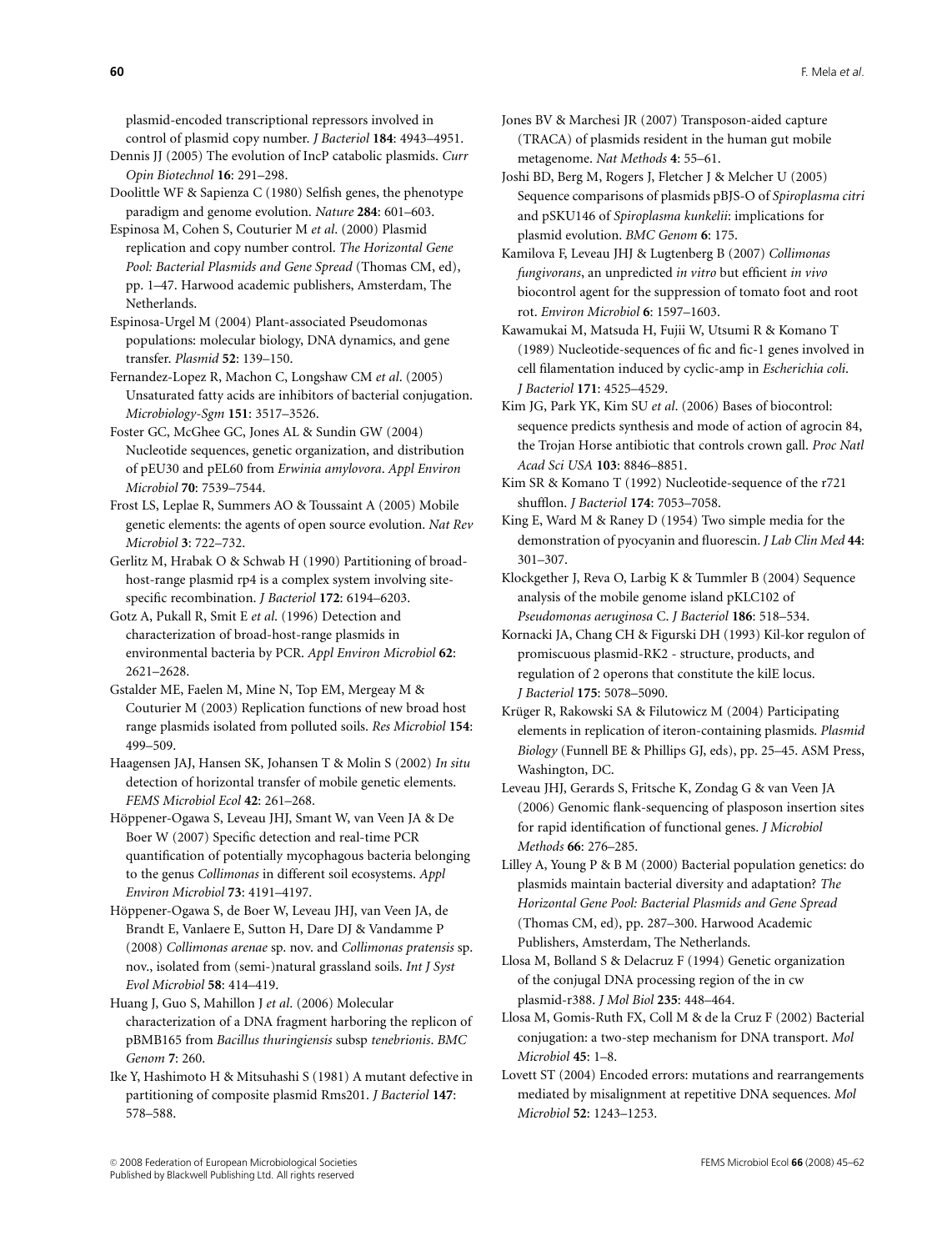Lugtenberg BJJ, Dekkers L & Bloemberg GV (2001) Molecular determinants of rhizosphere colonization by Pseudomonas. Annu Rev Phytopathol 39: 461–490.

Marques MV, da Silva AM & Gomes SL (2001) Genetic organization of plasmid pXF51 from the plant pathogen Xylella fastidiosa. Plasmid 45: 184–199.

Meyer F, Goesmann A, McHardy AC et al. (2003) GenDB – an open source genome annotation system for prokaryote genomes. Nucleic Acids Res 31: 2187–2195.

Nakamura H, Ogasawara J, Monma C et al. (2003) Usefulness of a combination of pulsed-field gel electrophoresis and enrichment culture in laboratory investigation of a foodborne outbreak due to Clostridium perfringens. Diagn Microbiol Infect Dis 47: 471–475.

Nei M & Gojobori T (1986) Simple methods for estimating the numbers of synonymous and nonsynonymous nucleotide substitutions. Mol Biol Evol 3: 418–426.

Nelson KE, Weinel C, Paulsen IT et al. (2003) Complete genome sequence and comparative analysis of the metabolically versatile Pseudomonas putida KT2440 (vol 4, pg 799, 2002). Environ Microbiol 5: 630–630.

Orgel LE, Crick FHC & Sapienza C (1980) Selfish DNA. Nature 288: 645–646.

Osborn AM & Boltner D (2002) When phage, plasmids, and transposons collide: genomic islands, and conjugative- and mobilizable-transposons as a mosaic continuum. Plasmid 48: 202–212.

Pansegrau W, Lanka E, Barth PT et al. (1994) Complete nucleotide-sequence of Birmingham IncP-alpha plasmids – compilation and comparative-analysis. J Mol Biol 239: 623–663.

Porter SG, Yanofsky MF & Nester EW (1987) Molecular characterization of the vird operon from Agrobacterium tumefaciens. Nucleic Acids Res 15: 7503–7517.

Price CW, Fawcett P, Ceremonie H, Su N, Murphy CK & Youngman P (2001) Genome-wide analysis of the general stress response in Bacillus subtilis. Mol Microbiol 41: 757–774.

Rees CE & Wilkins BM (1990) Protein transfer into the recipient cell during bacterial conjugation: studies with F and RP4. Mol Microbiol 4: 1199–1205.

Rensing C, Newby DT & Pepper IL (2002) The role of selective pressure and selfish DNA in horizontal gene transfer and soil microbial community adaptation. Soil Biol Biochem 34: 285–296.

Rhodes G, Parkhill J, Bird C et al. (2004) Complete nucleotide sequence of the conjugative tetracycline resistance plasmid pFBAOT6, a member of a group of IncU plasmids with global ubiquity. Appl Environ Microbiol 70: 7497–7510.

Ronchel MC, Ramos-Diaz MA & Ramos JL (2000) Retrotransfer of DNA in the rhizosphere. Environ Microbiol 2: 319–323.

Rondon MR, Raffel SJ, Goodman RM & Handelsman J (1999) Toward functional genomics in bacteria: analysis of gene expression in Escherichia coli from a bacterial artificial chromosome library of Bacillus cereus. Proc Natl Acad Sci USA 96: 6451–6455.

Sambrook J, Fritsch EF & Maniatis T (1989) Molecular Cloning: a Laboratory Manual. Cold Spring Harbor Laboratory, Cold Spring Harbor, NY.

Sanchis V, Agaisse H, Chaufaux J & Lereclus D (1997) A recombinase-mediated system for elimination of antibiotic resistance gene markers from genetically engineered Bacillus thuringiensis strains. Appl Environ Microbiol 63: 779–784.

Schneiker S, Keller M, Droge M, Lanka E, Puhler A & Selbitschka W (2001) The genetic organization and evolution of the broad host range mercury resistance plasmid pSB102 isolated from a microbial population residing in the rhizosphere of alfalfa. Nucleic Acids Res 29: 5169–5181.

Simons M, vanderBij AJ, Brand I, deWeger LA, Wijffelman CA & Lugtenberg BJJ (1996) Gnotobiotic system for studying rhizosphere colonization by plant growth-promoting Pseudomonas bacteria. Mol Plant–Microbe Interact 9: 600–607.

Smalla K & Sobecky PA (2002) The prevalence and diversity of mobile genetic elements in bacterial communities of different environmental habitats: insights gained from different methodological approaches. FEMS Microbiol Ecol 42: 165–175.

Smalla K, Osborn AM & Wellington EMH (2000a) Isolation and characterization of plasmids from bacteria. The Horizontal Gene Pool, Bacterial Plasmids and Gene Spread (Thomas CM, ed), pp. 207–248. Harwood Academic Publishers, Amsterdam, The Netherlands.

Smalla K, Heuer H, Gotz A, Niemeyer D, Krogerrecklenfort E & Tietze E (2000b) Exogenous isolation of antibiotic resistance plasmids from piggery manure slurries reveals a high prevalence and diversity of IncQ-like plasmids. Appl Environ Microbiol 66: 4854–4862.

Smit E, van Elsas JD, van Veen JA et al. (1991) Detection of plasmid transfer from Pseudomonas fluorescens to indigenous bacteria in soil by using bacteriophage phi-r2f for donor counterselection. Appl Environ Microbiol 57: 3482–3488.

Sota M, Tsuda M, Yano H, Suzuki H, Forney LJ & Top EM (2007) Region-specific insertion of transposons in combination with selection for high plasmid transferability and stability accounts for the structural similarity of IncP-1 plasmids. J Bacteriol 189: 3091–3098.

Sueoka N (1988) Directional mutation pressure and neutral molecular evolution. Proc Natl Acad Sci USA 85: 2653–2657.

Summers DK (1996) The Biology of Plasmids. Blackwell Science, Oxford, UK.

Szpirer C, Top E, Couturier M & Mergeay M (1999) Retrotransfer or gene capture: a feature of conjugative plasmids, with ecological and evolutionary significance. Microbiology 145: 3321–3329.

Szpirer CY, Faelen M & Couturier M (2000) Interaction between the RP4 coupling protein TraG and the pBHR1 mobilization protein Mob. Mol Microbiol 37: 1283–1292.

Tauch A, Schneiker S, Selbitschka W et al. (2002) The complete nucleotide sequence and environmental distribution of the cryptic, conjugative, broad-host-range plasmid pIPO2 isolated